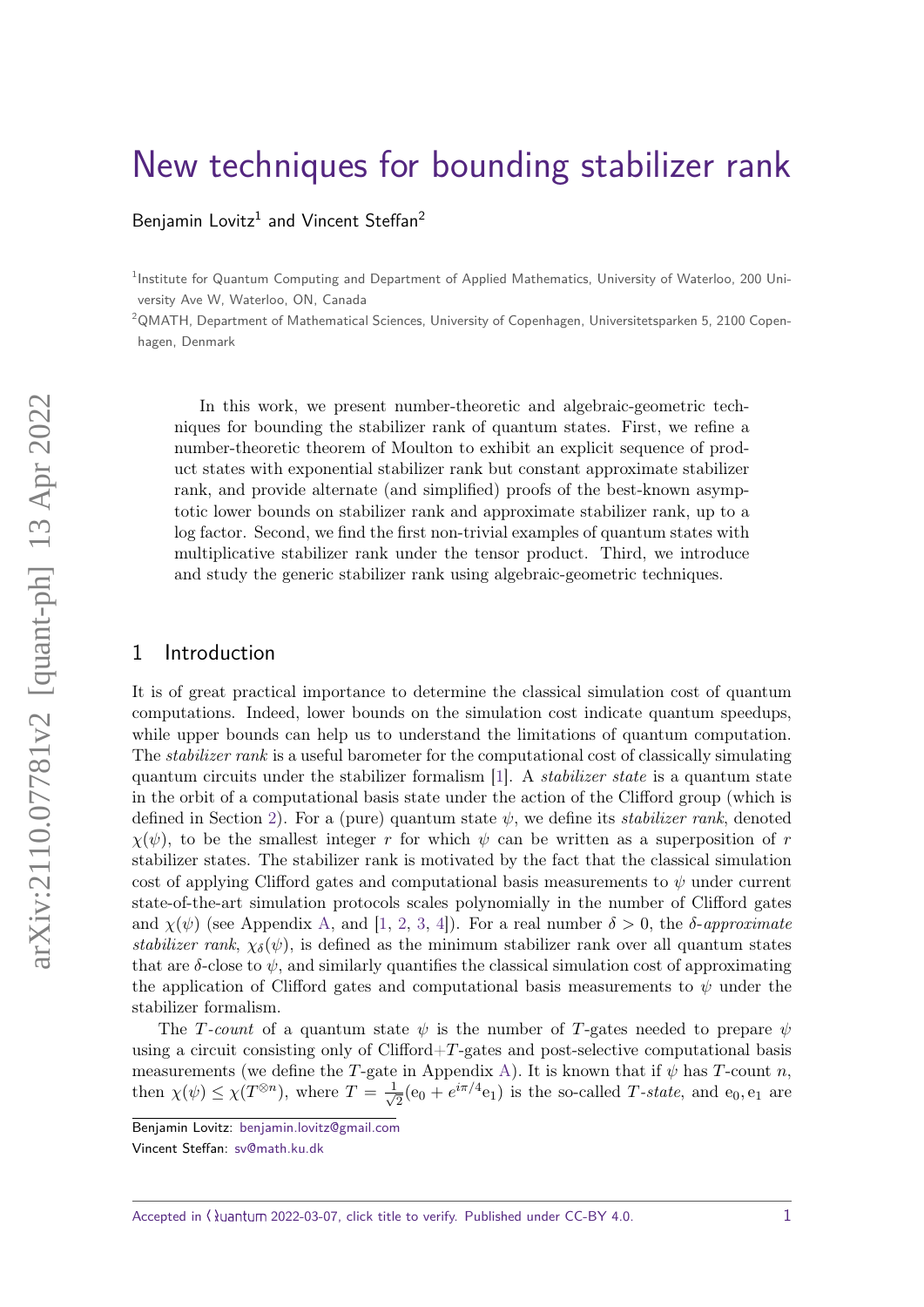the computational basis vectors in  $\mathbb{C}^2$  [\[1\]](#page-15-0). It is therefore of particular interest to determine  $\chi(T^{\otimes n})$  and  $\chi_{\delta}(T^{\otimes n})$ .

Despite the practical importance of the stabilizer rank, few techniques are known for bounding this quantity. In this work, we introduce techniques from number theory and algebraic geometry for bounding the stabilizer rank. In particular, we:

- 1. Refine a theorem of Moulton on subset-sum representations of exponentially increasing sequences, and use this refinement to prove lower bounds on exact and approximate stabilizer rank. In particular, we:
	- Prove that for any non-stabilizer qubit state *ψ*, it holds that  $\chi(\psi^{\otimes n}) = \Omega(n/\log_2 n)$ , and in particular,  $\chi(T^{\otimes n}) \geq \frac{n+1}{4\log_2(n)}$  $\frac{n+1}{4 \log_2(n+1)}$ . Our asymptotic scaling matches the best-known lower bound  $\chi(T^{\otimes n}) \ge n/100$  up to a log factor [\[5\]](#page-16-2).
	- Prove that for any non-stabilizer qubit state  $\psi$ , there exists a constant  $\delta > 0$  for which  $\chi_{\delta}(\psi^{\otimes n}) \ge \sqrt{n}/(2 \log_2 n)$  for all  $n \ge 2$ . In particular, our asymptotic scaling for the *T*-state matches the best-known lower bound  $\chi_{\delta}(T^{\otimes n}) = \Omega(\sqrt{n}/\log_2 n)$  [\[5\]](#page-16-2).
	- Exhibit, for any fixed  $\delta > 0$ , an explicit sequence of *n*-qubit product states of stabilizer rank  $2<sup>n</sup>$  (the largest possible) and  $\delta$ -approximate stabilizer rank 1 (the smallest possible).
- 2. Explicitly construct the first non-trivial examples of quantum states with multiplicative stabilizer rank under the tensor product.
- 3. Introduce and study the *generic stabilizer rank*, which upper bounds  $\chi(T^{\otimes n})$ , using algebraic-geometric techniques.

In the remainder of this introduction, we expand on points 1, 2, and 3, and identify directions for future work. In Section [2](#page-4-0) we review some mathematical preliminaries for this work. In Sections [3,](#page-5-0) [4,](#page-11-0) and [5](#page-12-0) we prove the results introduced in points 1, 2, and 3, respectively. In Appendix [A](#page-17-0) we review motivation for the stabilizer rank as a measure of the computational cost of classical simulations of quantum circuits.

#### <span id="page-1-0"></span>1.1 Lower bounds on stabilizer rank and approximate stabilizer rank

In Section [3,](#page-5-0) we refine a number-theoretic theorem of Moulton to prove lower bounds on stabilizer rank and approximate stabilizer rank [\[6\]](#page-16-3). Let  $[n] = \{1, \ldots, n\}$  when *n* is a positive integer. For integers  $q > 2$  and  $r > 1$ , and tuples of non-zero complex numbers

$$
\alpha = (\alpha_1, \dots, \alpha_q) \in \mathbb{C}^q
$$

$$
\beta = (\beta_1, \dots, \beta_r) \in \mathbb{C}^r,
$$

we say that  $\beta$  is a *subset-sum representation* of  $\alpha$  if for all  $i \in [q]$  there exists a subset  $R_i \subseteq [r]$  for which  $\sum_{j \in R_i} \beta_j = \alpha_i$ . We refer to the integer *r* as the *length* of the subset-sum representation  $\beta \in \mathbb{C}^r$ . For an integer  $2 \leq p \leq q$ , we say that  $\alpha \in \mathbb{C}^q$  has an exponentially increasing subsequence of length p if there exists  $i_1, \ldots, i_p \in [q]$  for which

$$
|\alpha_{i_{j+1}}| \ge 2|\alpha_{i_j}| \quad \text{for all} \quad j \in [p].
$$

Moulton's theorem states that any subset-sum representation of a *q*-tuple containing the subsequence  $(1, 2, 4, \ldots, 2^{p-1})$  has length at least  $p/\log_2 p$  [\[6\]](#page-16-3). We refine this result to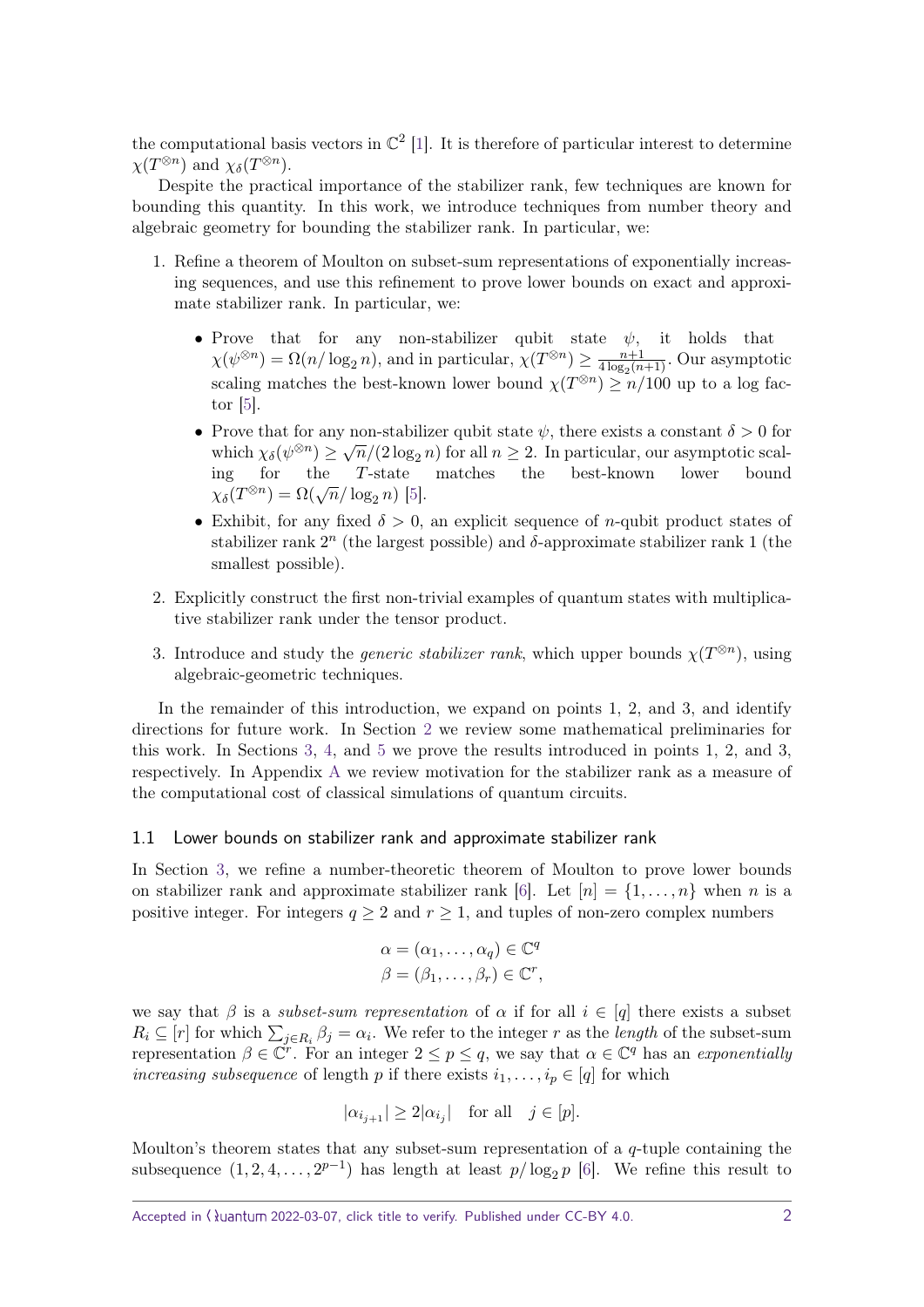prove that the same bound holds for any *q*-tuple that contains an exponentially increasing subsequence of length *p* (Theorem [3.1\)](#page-6-0).

Since stabilizer states have coordinates in  $\{0, \pm 1, \pm i\}$  in the computational basis (see Section [2\)](#page-4-0), any decomposition of a state  $\psi$  into a superposition of r stabilizer states can be converted into a length-4*r*-subset-sum representation of the coordinates of *ψ*. It follows that if the coordinates of  $\psi$  contain an exponentially increasing subsequence of length  $p$ , then  $\chi(\psi) \geq p/(4 \log_2 p)$  (Theorem [3.2\)](#page-6-1). In particular, since T is Clifford-equivalent to the *H*-state  $H \propto e_0 + \frac{1}{\sqrt{2}}$  $\frac{1}{2-1}$ e<sub>1</sub>, and the coordinates of  $H^{\otimes n}$  contain an exponentially increasing subsequence of length  $n + 1$ , we obtain  $\chi(T^{\otimes n}) \geq \frac{n+1}{4 \log_2(n)}$  $\frac{n+1}{4 \log_2(n+1)}$ . By a similar argument, we prove that  $\chi(\psi^{\otimes n}) = \Omega(n/\log_2 n)$  for any non-stabilizer qubit state  $\psi$  (Theorem [3.2\)](#page-6-1).

We further use Theorem [3.1,](#page-6-0) along with standard concentration inequalities for the binomial distribution, to prove that for any non-stabilizer qubit state  $\psi$  there exists a constant  $\delta > 0$  for which it holds that  $\chi_{\delta}(\psi^{\otimes n}) \ge \sqrt{n}/(2 \log_2 n)$  for all  $n \ge 2$  (Theorem [3.4\)](#page-8-0).

Very recently, Peleg et al. obtained similar results: They proved that  $\chi(T^{\otimes n}) \ge n/100$ , and that there exists  $\delta > 0$  for which  $\chi_{\delta}(T^{\otimes n}) = \Omega(\sqrt{n}/\log_2 n)$  [\[5\]](#page-16-2). Asymptotically, our bounds match theirs up to a log factor, and we suggest that our proof technique is much simpler. While both of our bounds follow quite quickly from our refinement of Moulton's theorem mentioned above, the two bounds of Peleg et al. use two different approaches from the analysis of boolean functions and complexity theory: For their lower bound on  $\chi(T^{\otimes n})$ , they analyze directional derivatives of quadratic polynomials, and for their lower bound on  $\chi_{\delta}(T^{\otimes n})$ , they use Razborov-Smolensky low-degree polynomial approximations and correlation bounds against the majority function [\[7,](#page-16-4) [8,](#page-16-5) [9\]](#page-16-6). It is interesting that the vastly different approaches of ours and Peleg et al. yield such similar results.

As a further application of our refinement of Moulton's theorem, we explicitly construct a sequence of *n*-qubit product states  $\psi^{\otimes n}$  for which it holds that  $\chi(\psi^{\otimes n}) \geq \frac{2^n}{4^n}$  $rac{2^n}{4n}$  and  $\chi_{\delta}(\psi^{\otimes n}) = \mathcal{O}(1)$  for any  $\delta > 0$ , simply by writing down a product state with exponentially increasing coordinate amplitudes. Using different techniques, in Proposition [3.7](#page-10-0) we construct a sequence of *n*-qubit product states  $\psi^{\otimes n}$  for which  $\chi(\psi^{\otimes n}) = 2^n$  (the largest possible) and  $\chi_{\delta}(\psi^{\otimes n}) = 1$  (the smallest possible). These results lie in contrast to the situation for other notions of rank, in which it is a difficult open problem to explicitly construct sequences of states of near-maximal rank. For example, the maximum border rank, a relevant notion of rank in classical complexity theory, of a quantum state in three local spaces of (affine) dimensions *d*, is  $\int \frac{d^3}{3d}$  $\frac{d^3}{3d-2}$  for all  $d \neq 3$ , whereas the largest border rank of any known explicit sequence of states in this space is only linear in *d* (see [\[10\]](#page-16-7) for the largest known border rank and [\[11\]](#page-16-8) for a general introduction to the topic).

#### 1.2 States with multiplicative stabilizer rank under the tensor product

It is a standard fact that the stabilizer rank is *sub-multiplicative* under the tensor product, i.e.  $\chi(\psi \otimes \psi) \leq \chi(\psi)^2$  for any quantum state  $\psi$  [\[12,](#page-16-9) Section 2.1.3]. In [12, Section 4.4] it was remarked that there are no known examples of quantum states  $\psi$  of stabilizer rank greater than one for which equality holds. In Section [4,](#page-11-0) we explicitly construct two-qubit states  $\psi$  for which  $\chi(\psi) = 2$  and  $\chi(\psi \otimes \psi) = 4$ . This is the smallest possible example of such a state, since for any single-qubit state  $\phi$  it holds that  $\chi(\phi \otimes \phi) \leq 3$ .

#### 1.3 Generic stabilizer rank

For any positive integer *n*, all but finitely many qubit states  $\psi$  (up to phase) maximize  $\chi(\psi^{\otimes n})$  (Fact [5.1\)](#page-12-1). This motivates us to define the *n*-th *generic stabilizer rank*, denoted  $\chi_n$ , to be the maximum stabilizer rank of any state of the form  $\psi^{\otimes n}$ . In Section [5,](#page-12-0) we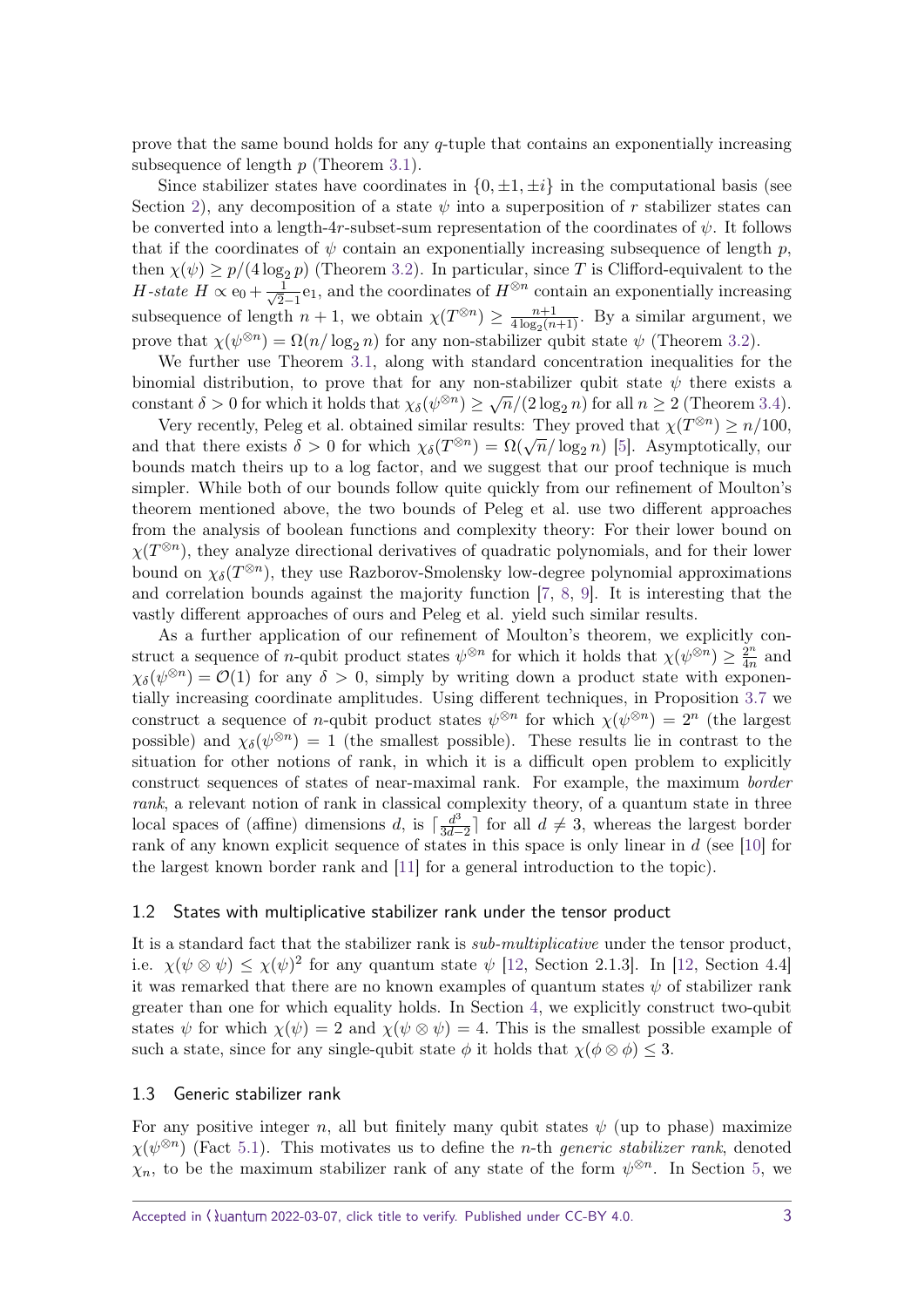prove new bounds on  $\chi_n$ , along with some useful reductions for studying this quantity. In Proposition [5.2](#page-13-0) we modestly improve the best-known upper bound on  $\chi_n$ , recently obtained by Qassim et al., from  $\mathcal{O}((n+1)2^{n/2})$  to  $\mathcal{O}(2^{n/2})$  [\[4,](#page-16-1) Theorem 2]. In Propositions [5.3](#page-13-1) and [5.4](#page-14-0) we prove two useful reductions for studying  $\chi_n$ , namely, that there must exist a single set of  $\chi_n$  stabilizer states that span the symmetric subspace, and that it suffices to work over the real numbers. In Proposition [5.5](#page-15-2) we introduce a technique for upper bounding  $\chi_n$ when upper bounds on  $\chi(\psi^{\otimes n})$  are known for sufficiently many (linear in *n*) pairwise noncollinear qubit states  $\psi$ . In Proposition [5.6](#page-15-3) we compute an upper bound on the (finite) number of qubit states  $\psi$  (up to phase) for which  $\chi(\psi^{\otimes n}) < \chi_n$ .

#### 1.4 Directions for future work

We believe that our work opens the door for new approaches on questions related to the stabilizer rank. Here, we present two of the most promising ones.

#### 1.4.1 Lower bounds on stabilizer rank via the *T*-count

Recall that for any quantum state  $\psi_n$  of *T*-count *n*, it holds that  $\chi(T^{\otimes n}) \geq \chi(\psi_n)$  [\[1\]](#page-15-0). Also note that, from the proof of Theorem [3.2,](#page-6-1) if the smallest subset-sum representation of  $\psi_n$  has size at least  $a_n \in \mathbb{N}$ , then  $\chi(\psi_n) \geq \frac{1}{4}$  $\frac{1}{4}a_n$ . This suggests the following technique for obtaining lower bounds on  $\chi(T^{\otimes n})$  (based on a technique introduced in [\[1\]](#page-15-0)): Find a sequence of states  $\psi_n$  of *T*-count *n* with no subset-sum representation of size less than  $a_n$ , where  $a_n$  grows suitably quickly in *n*. Indeed, this is the technique we use to obtain our linear lower bound in Theorem [3.2:](#page-6-1) We find a sequence of states  $\psi_n \propto (e_0 + \frac{i}{\sqrt{2}})$  $\frac{i}{2-1}$ e<sub>1</sub>)<sup>⊗*n*</sup> of *T*-count *n* and no subset-sum representation of size less than  $\frac{n+1}{\log_2(n+1)}$ , where the latter property is ensured from the fact that  $\psi_n$  contains an exponentially increasing sequence of length  $n + 1$  (see Theorem [3.1\)](#page-6-0). It would be interesting to see if this technique can be used to obtain super-linear lower bounds on  $\chi(T^{\otimes n})$ . Unfortunately, by [\[13,](#page-16-10) Proposition 5.8], any state of *T*-count *n* can have an exponentially increasing sequence of length at most  $O(n)$ , so one would need to find another way to lower bound the size of a subset-sum representation.

#### 1.4.2 Bounds on generic stabilizer rank

In Section [5](#page-12-0) we prove several reductions for studying the generic stabilizer rank  $\chi_n$ , but only manage to modestly improve the best-known bounds on this quantity. We ask whether stronger bounds can be obtained from our reductions.

## Acknowledgments

We thank the second referee for the key ideas in the proof of Proposition [3.7.](#page-10-0) We thank Gerry Myerson for pointing us to the work of Moulton [\[6\]](#page-16-3). BL thanks Kieran Mastel and William Slofstra for helpful discussions. VS thanks Daniel Stilck França and Matthias Christandl for helpful discussions. BL acknowledges financial support from the University of Waterloo and the Government of Ontario through an Ontario Graduate Scholarship. VS acknowledges financial support from VILLUM FONDEN via the QMATH Centre of Excellence (Grant No. 10059).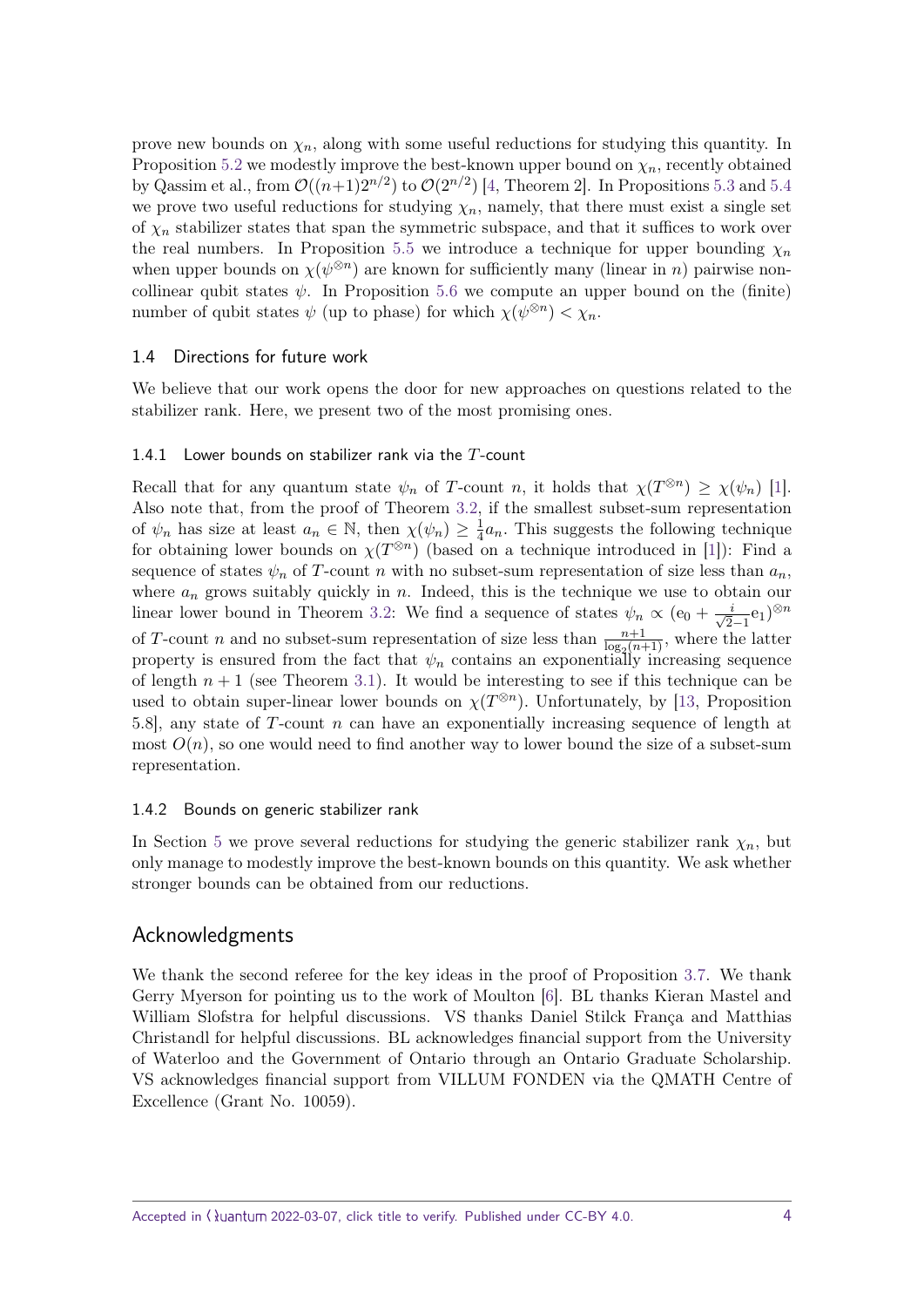## <span id="page-4-0"></span>2 Background

For a complex vector space  $\mathcal V$ , let  $\mathcal S(\mathcal V)$  be the set of unit vectors in  $\mathcal V$  (with respect to the Euclidean norm), let  $U(V)$  be the set of unitary operators on V, and let  $\mathbb{P}(V)$  be the set of one-dimensional linear subspaces of  $\mathcal V$ . In precise terms, a pure quantum state is a unit vector modulo phase, i.e. an element of  $\mathcal{S}(\mathcal{V})/U(\mathbb{C})$ . However, to match historical notation in quantum information, we will define a *(pure, quantum)* state to be an element of  $\mathcal{S}(\mathcal{V})$ , and define a *(pure, quantum) state mod phase* to be an element of  $\mathcal{S}(\mathcal{V})/U(\mathbb{C})$ . Under the canonical identification between this quotient and  $\mathbb{P}(\mathcal{V})$ , which sends a unit vector to its span, we also refer to elements of  $\mathbb{P}(\mathcal{V})$  as states mod phase. This endows the set of states mod phase (and relevant subsets) with the structure of an algebraic variety. We will use this structure in Section [5](#page-12-0) to study the generic stabilizer rank.

For a vector  $\psi \in \mathcal{V}$ , let  $[\psi] \in \mathbb{P}(\mathcal{V})$  be the subspace spanned by  $\psi$  (not to be confused with  $[n] := \{1, \ldots, n\}$  when *n* is a positive integer). We say that two non-zero vectors  $\psi, \phi \in \mathcal{V}$  are *collinear* if  $[\psi] = [\phi]$ . For a subset  $X \subseteq \mathbb{P}V$ , let  $\hat{X} \subseteq \mathcal{V}$  be the affine cone over *X*, i.e.  $\hat{X} = \{\psi \in \mathcal{V} : [\psi] \in X\} \cup \{0\}$ . For a positive integer *n*, let  $\mathbb{P}^n = \mathbb{P}(\mathbb{C}^{n+1})$ and  $V_n = (\mathbb{C}^2)^{\otimes n}$ . We refer to the individual copies of  $\mathbb{C}^2$  that make up  $V_n$  as *subsystems*. We refer to elements of  $V_n$  as *tensors* to emphasize the multipartite structure of  $V_n$ . Let  $S<sup>n</sup>(\mathbb{C}^2) \subseteq V_n$  be the *symmetric subspace*: the linear subspace of tensors that are invariant under permutation of the subsystems. Note that  $\mathbb{P}(\mathcal{V}_n) = \mathbb{P}^{2^n-1}$ .

For a positive integer *n*, let Pauli<sub>n</sub>  $\subseteq U(V_n)$  be the *Pauli group*, the group generated by all *n*-fold tensor products of elements of the set  $\{X, Z, i1_2\} \subseteq U(\mathbb{C}^2)$ , where

$$
X = \begin{pmatrix} 0 & 1 \\ 1 & 0 \end{pmatrix}, \quad Z = \begin{pmatrix} 1 & 0 \\ 0 & -1 \end{pmatrix},
$$

and  $\mathbb{1}_k$  is the identity matrix in  $U(\mathbb{C}^k)$  for any positive integer *k*. The Clifford group, denoted Cliff<sub>n</sub>  $\subseteq U(\mathcal{V}_n)$ , is the normalizer of the Pauli group in  $U(\mathcal{V}_n)$ . The Clifford group is generated by all tensor products of elements of the set {*H, S, CNOT*}, along with global phase gates in  $U(\mathbb{C})$ , where

$$
H = \frac{1}{\sqrt{2}} \begin{pmatrix} 1 & 1 \\ 1 & -1 \end{pmatrix}, \quad S = \begin{pmatrix} 1 & 0 \\ 0 & i \end{pmatrix}, \text{ and } CNOT = \begin{pmatrix} 1 & 0 & 0 & 0 \\ 0 & 1 & 0 & 0 \\ 0 & 0 & 0 & 1 \\ 0 & 0 & 1 & 0 \end{pmatrix}.
$$

A quantum state  $\psi \in \mathcal{S}(\mathcal{V})$  is called a *stabilizer state* if  $\psi = U e_0^{\otimes n}$  for some  $U \in \text{Cliff}_n$ . Let  $\text{Stab}_n = \text{Cliff}_n e_0^{\otimes n}$  be the set of stabilizer states, and let  $\text{Stab}_n = \{[\psi] : \psi \in \text{Stab}_n\} \subseteq$  $\mathbb{P}^{2n-1}$  be the set of stabilizer states mod phase. It is well known that a state *ψ* ∈  $\mathcal{S}(\mathcal{V}_n)$  is a stabilizer state if and only if

$$
\psi \propto \sum_{x \in A} i^{l(x)} \cdot (-1)^{q(x)} \cdot \mathbf{e}_x \tag{1}
$$

for some affine linear subspace  $A \subseteq \mathbb{F}_2^n$ , linear form  $l: \mathbb{F}_2^n \to \mathbb{F}_2$ , and quadratic form  $q: \mathbb{F}_2^n \to \mathbb{F}_2$  [\[14,](#page-16-11) [15\]](#page-16-12). Here and throughout, we define  $e_x := e_{x_1} \otimes \cdots \otimes e_{x_n}$  when  $x \in \mathbb{F}_2^n$ .

The *stabilizer rank* of a state  $\psi \in \mathcal{S}(\mathcal{V}_n)$ , denoted  $\chi(\psi)$ , is the smallest integer *r* for which

<span id="page-4-1"></span>
$$
\psi = \sum_{i=1}^{r} c_i \sigma_i
$$

for some complex numbers  $c_i \in \mathbb{C}$  and stabilizer states  $\sigma_i \in \text{Stab}_n$ . We denote the set of states mod phase of stabilizer rank at most *r* by  $\Sigma_r(\text{Štab}_n) \subseteq \mathbb{P}^{2^n-1}$  ( $\Sigma_r(\cdot)$  denotes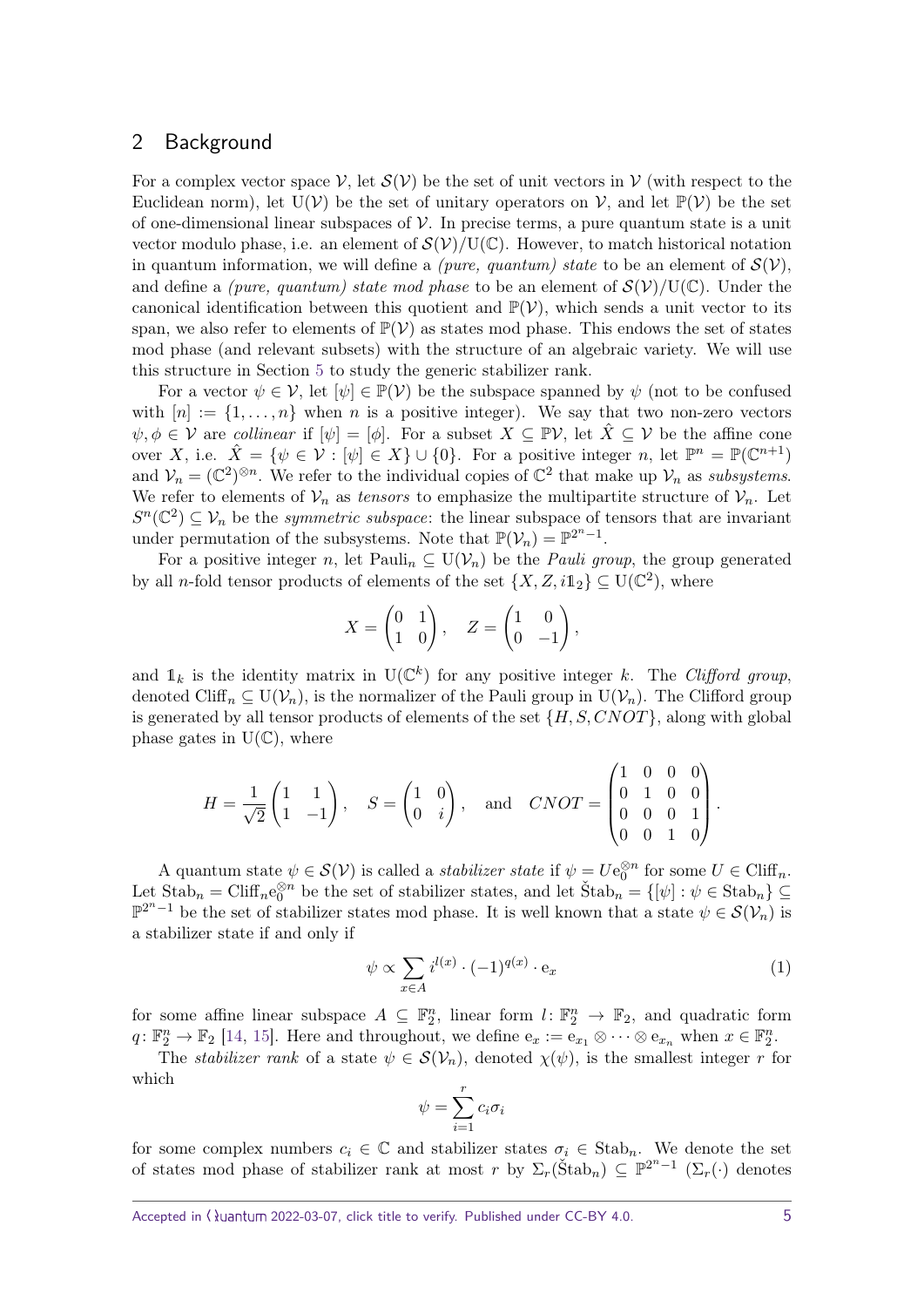the *r*-th secant variety, see [\[16,](#page-16-13) Example 8.5]). Note that  $\text{Štab}_n$  is *non-degenerate*, i.e.  $\text{span}(\check{\text{Stab}}_n) = \mathbb{P}^{2^n - 1}.$ 

We also have an approximate version of stabilizer rank. For a positive real number  $\delta > 0$  and state  $\psi \in \mathcal{S}(\mathcal{V}_n)$ , we define the *δ*-approximate stabilizer rank of  $\psi$ , denoted *χδ*(*ψ*), as

$$
\chi_{\delta}(\psi) = \min_{\phi \in \mathcal{S}(\mathcal{V}_n)} \{ \chi(\phi) : ||\phi - \psi|| \le \delta \}.
$$

We say a quantum state  $\psi \in \mathcal{S}(\mathcal{V}_n)$  is *real* if  $\psi$  is proportional to a state with only real coordinates in the computational basis. A quantum state  $\psi$  is a real stabilizer state if and only if it can be written in the form  $(1)$  with  $l = 0$ . The set of real stabilizer states in  $S(\mathcal{V}_n)$ , which we denote by  $\text{Stab}_n^{\mathbb{R}}$ , is precisely the orbit of  $e_0^{\otimes n}$  under the group generated by  $U(\mathbb{C})$ , *H* and *CNOT* [\[14\]](#page-16-11). We denote by  $\text{Stab}_n^{\mathbb{R}}$  the set of real stabilizer states mod phase. For a quantum state  $\psi \in \mathcal{S}(\mathcal{V}_n)$ , we define the *real stabilizer rank* of  $\psi$ , denoted  $\chi^{\mathbb{R}}(\psi)$ , to be the smallest integer *r* for which  $\psi$  can be written as a (complex) superposition of *r* real stabilizer states.

We close this section by computing the number of stabilizer states and real stabilizer states mod phase, which we will use in Section [5](#page-12-0) to upper bound the number of states mod phase of sub-generic rank. It is a standard fact that there are  $\binom{n}{k}_2$  distinct *k*-dimensional linear subspaces of  $\mathbb{F}_2^n$ , where

$$
\binom{n}{k}_2 = \prod_{i=0}^{k-1} \frac{2^{n-i} - 1}{2^{k-i} - 1}
$$

is the *Gaussian binomial coefficient* (see e.g. [\[17\]](#page-16-14)). Since there are  $2^{n-k}$  distinct affine translations of a *k*-dimensional linear subspace of  $\mathbb{F}_2^n$ , it follows that there are  $\binom{n}{k}$ <sub>2</sub> $2^{n-k}$  distinct ations of a *k*-dimensional linear subspace of  $r_2$ , it follows that there are  $\binom{k}{k}$   $\binom{2}{k}$  distinct affine subspace  $A \subseteq \mathbb{F}_2^n$ , there are  $2^{k(k+1)/2}$  distinct quadratic forms on *A* and  $2^k$  distinct linear functions on *A*. It follows that

$$
|\text{Štab}_n| = 2^n \sum_{k=1}^n \binom{n}{k}_2 2^{k(k+1)/2}
$$

$$
= 2^n \prod_{k=1}^n (2^k + 1),
$$

where the second line follows from the Gaussian binomial theorem (see e.g. [\[17\]](#page-16-14)). Similarly,

$$
|\check{\mathrm{Stab}}_n^{\mathbb{R}}| = 2^n \sum_{k=1}^n \binom{n}{k}_2.
$$

The quantity  $|\text{\rm Štab}}_n|$  was previously computed in [\[18,](#page-16-15) Corollary 21] using a different proof technique.

## <span id="page-5-0"></span>3 Lower bounds on stabilizer rank and approximate stabilizer rank

In this section, we refine a number-theoretic theorem of Moulton, and use this to prove lower bounds on the stabilizer rank and approximate stabilizer rank. Recall the definitions of exponentially increasing subsequences and subset-sum representations given in Section [1.1.](#page-1-0) Moulton proved that any subset-sum representation of a *q*-tuple containing the subsequence  $(1, 2, 4, \ldots, 2^{p-1})$  has length at least  $p/\log_2 p$  [\[6\]](#page-16-3). In Section [3.1,](#page-6-2) we refine this result to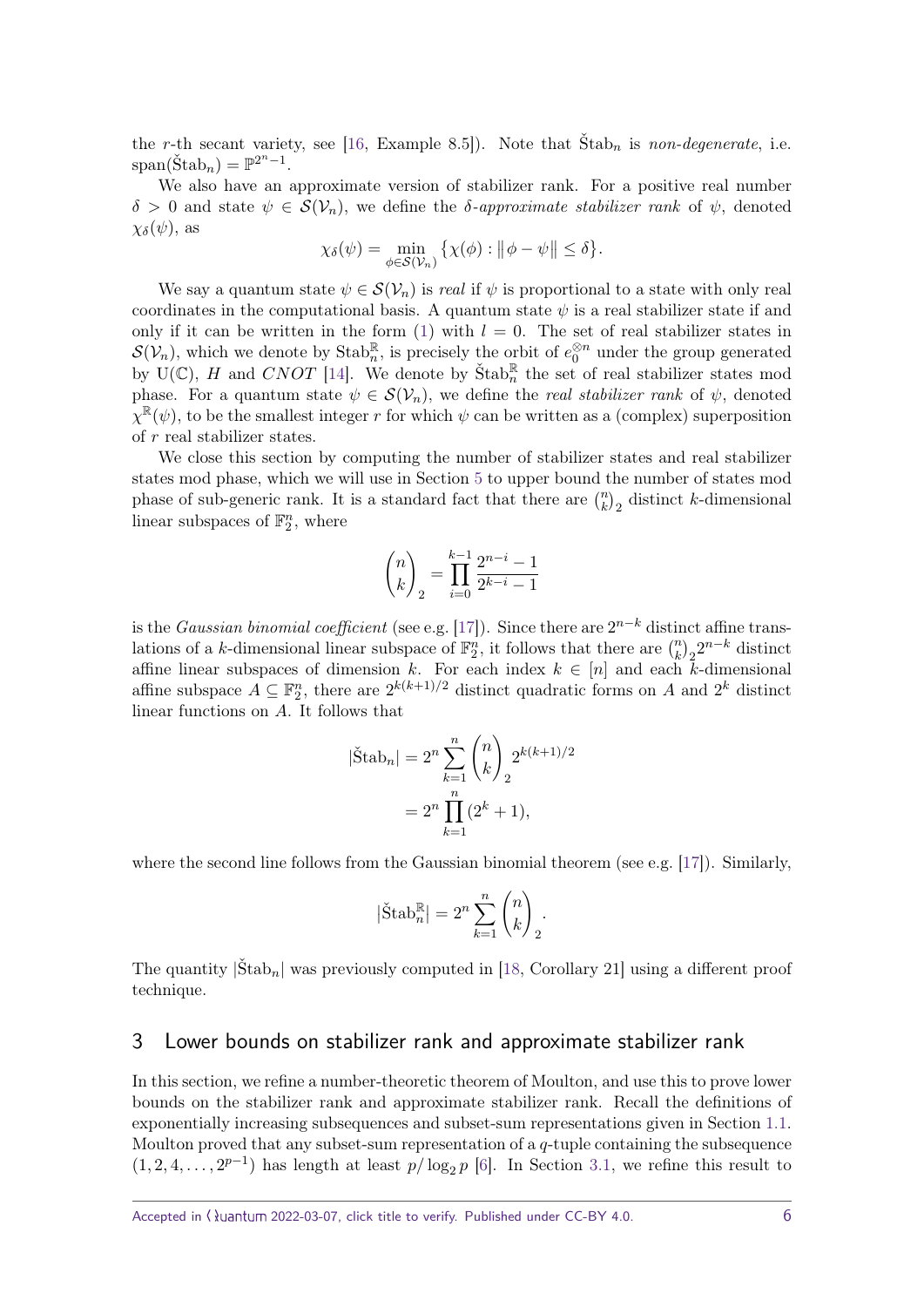prove that the same bound holds for any *q*-tuple containing an exponentially increasing subsequence of length *p* (Theorem [3.1\)](#page-6-0). In Section [3.2](#page-6-3) we use our refinement to prove that any quantum state whose coordinates contain an exponentially increasing subsequence of length *p* has stabilizer rank at least  $p/(4 \log_2 p)$  (Theorem [3.2\)](#page-6-1). We then use this result to explicitly construct a sequence of product states of exponential stabilizer rank, to prove that  $\chi(T^{\otimes n}) \geq \frac{n+1}{4 \log_2(n)}$  $\frac{n+1}{4 \log_2(n+1)}$ , and to prove that  $\chi(\psi^{\otimes n}) = \Omega(n/\log_2 n)$  for any non-stabilizer qubit state  $\psi$ . In Section [3.3](#page-7-0) we use our refinement of Moulton's theorem to prove that, for any non-stabilizer qubit state  $\psi$ , there exists  $\delta > 0$  for which  $\chi_{\delta}(\psi^{\otimes n}) \ge \sqrt{n}/(2 \log_2 n)$ for all  $n \in \mathbb{N}$ . In Section [3.4](#page-9-0) we use our refinement of Moulton's theorem, as well as independent field-theoretic techniques, to construct explicit sequences of product states of exponential stabilizer rank but constant approximate stabilizer rank.

#### <span id="page-6-2"></span>3.1 A refinement of Moulton's theorem

<span id="page-6-0"></span>**Theorem 3.1** (Refinement of Theorem 1 in [\[6\]](#page-16-3)). Let  $2 \leq p \leq q$  be integers, and let  $\alpha \in \mathbb{C}^q$  be a *q*-tuple of non-zero complex numbers. If  $\alpha$  contains an exponentially increas*ing subsequence of length p, then any subset-sum representation of α has length at least*  $p/\log_2(p)$ .

*Proof.* It suffices to consider the case  $p = q$  and  $2|\alpha_i| \leq |\alpha_{i+1}|$  for all  $i \in [q-1]$ . Let  $\beta \in \mathbb{C}^r$  be a subset-sum representation of  $\alpha$ . Then for each  $i \in [q]$ , there exists  $c_i \in \{0,1\}^r$ such that  $\alpha_i = \beta^T c_i$  Suppose that, for some  $u_1, \ldots, u_q, v_1, \ldots, v_q \in \{0, 1\}$ , we have

$$
\sum_{i=1}^{q} u_i c_i = \sum_{i=1}^{q} v_i c_i.
$$

Applying  $\beta^T$  to both sides gives

$$
\sum_{i=1}^{q} u_i \alpha_i = \sum_{i=1}^{q} v_i \alpha_i.
$$

It follows that  $u_i = v_i$  for all  $i \in [q]$ . Indeed, it suffices to prove that  $|a_{i+1}| > |a_1 + \cdots + a_i|$ for all  $i \in [q-1]$ , which in turn can be easily verified by an inductive argument. By assumption,  $|\alpha_2| > |\alpha_1|$ , and by induction,

$$
|\alpha_1+\cdots+\alpha_i|\leq |\alpha_1+\cdots+\alpha_{i-1}|+|\alpha_i|<2|\alpha_i|\leq |\alpha_{i+1}|.
$$

The remainder of the proof is identical to that of [\[6\]](#page-16-3). There are at most  $2^q - 1$  choices of  $u_1, \ldots, u_q \in \{0, 1\}$ , excluding the case  $u_1 = \cdots = u_q = 1$ . For each of these choices, the sum  $\sum_{i=1}^{q} u_i c_i$  can take one of  $q^r - 1$  possible choices in  $\{0, 1, \ldots, q - 1\}^{\times r}$  (the choice  $(q-1, q-1, \ldots, q-1)^T$  is excluded since the  $u_i$  are not all equal to 1). Since each choice of  $u_1, \ldots, u_q$  yields a different vector, we must have  $q^r - 1 \geq 2^q - 1$ , i.e.  $r \geq q/\log_2(q)$ .

#### <span id="page-6-3"></span>3.2 Lower bounds on stabilizer rank

In this subsection we use Theorem [3.1](#page-6-0) to prove lower bounds on stabilizer rank.

<span id="page-6-1"></span>**Theorem 3.2.** Let  $p \geq 2$  be an integer, and let  $\psi \in \mathcal{S}(\mathcal{V}_n)$  be a quantum state. If *the coordinates of ψ contain an exponentially increasing subsequence of length p, then*  $\chi(\psi) \geq p/(4 \log_2 p)$ .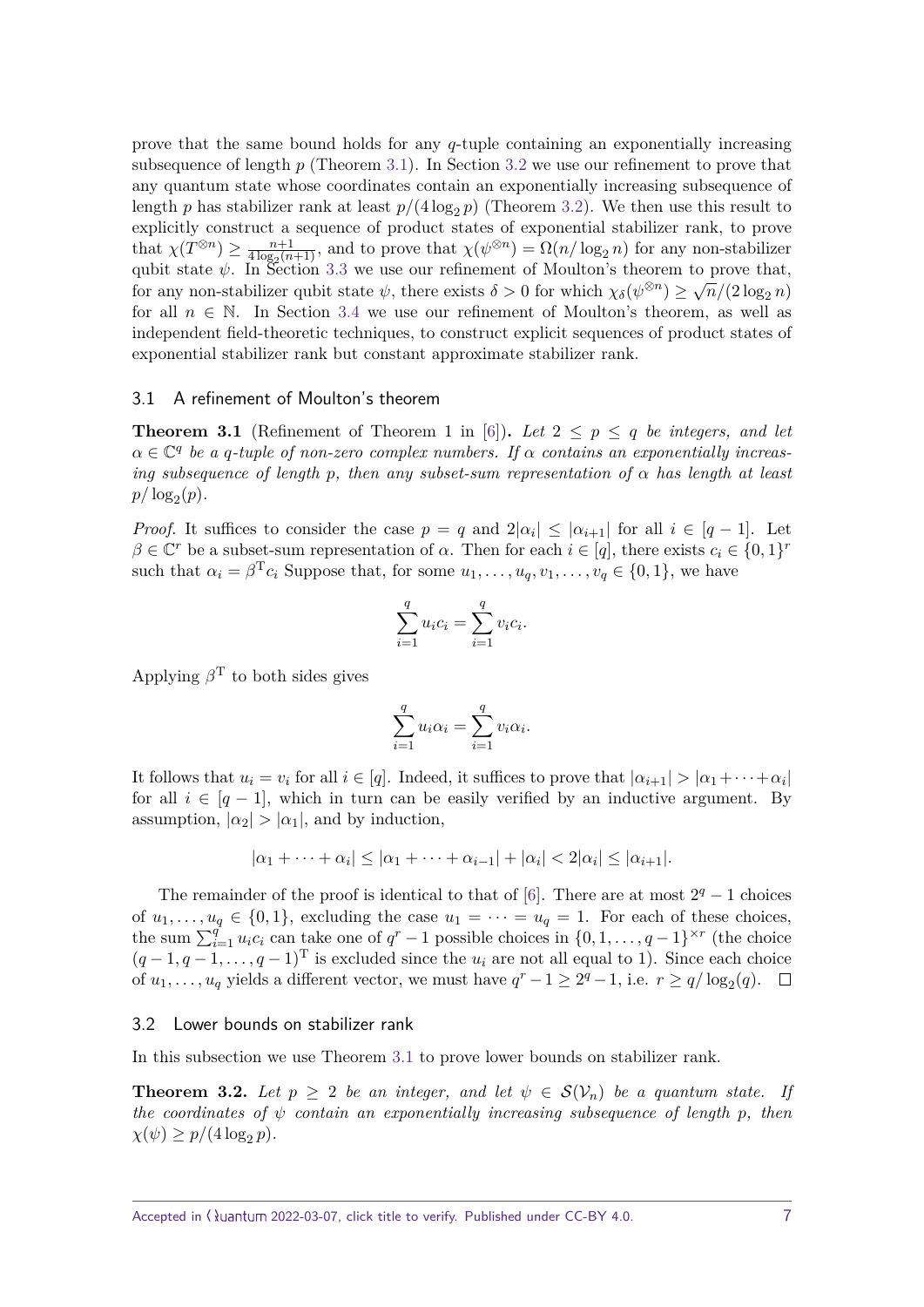*Proof.* Let  $r = \chi(\psi)$ , let  $x_1, \ldots, x_p \in \mathbb{F}_2^n$  be such that  $|\psi_{x_i}| \leq 2|\psi_{x_{i+1}}|$  for all  $i \in [p-1]$ , and let  $\alpha = (\psi_{x_1}, \dots, \psi_{x_p}) \in \mathbb{C}^p$ . Without loss of generality, there exist complex numbers  ${c_i : i \in [r]} \subseteq \mathbb{C}$  and stabilizer states  ${\sigma_i : i \in [r]} \subseteq$  Stab<sub>n</sub> such that for all  $i \in [r]$ , every coordinate of  $\sigma_i$  is an element of  $\{0, \pm 1, \pm i\}$ , and  $\psi = \sum_{i=1}^r c_i \sigma_i$ . Let

$$
S = (\sigma_1, \dots, \sigma_r) \in \{0, \pm 1, \pm i\}^{\{0, 1\}^n \times r}
$$

and

$$
c=(c_1,\ldots,c_r)\in\mathbb{C}^r,
$$

so that  $Sc = \psi$ . In particular, there exists a  $p \times r$  submatrix *T* of *S* for which  $Tc = \alpha$ . Let  $T_1, T_2, T_3, T_4 \in \{0, 1\}^{p \times r}$  be such that

$$
T = T_1 - T_2 + i(T_3 - T_4).
$$

Then

$$
(T_1, T_2, T_3, T_4)(c, -c, ic, -ic)^{\mathrm{T}} = Tc = \alpha,
$$

so  $(c, -c, ic, -ic)$  is a subset-sum representation of  $\alpha$ . It follows from Theorem [3.1](#page-6-0) that  $4r \geq p/(\log_2 p)$ . This completes the proof.  $\Box$ 

Theorem [3.2](#page-6-1) also implies the following lower bound on  $\chi(T^{\otimes n})$ , and more generally, on  $\chi(\psi^{\otimes n})$  for any non-stabilizer qubit state  $\psi$ .

<span id="page-7-1"></span>**Corollary 3.3.** For any state  $\psi \in \mathcal{S}(\mathbb{C}^2)$  that is not a stabilizer state,  $\chi(\psi^{\otimes n}) = \Omega(n/\log_2 n)$ . *In particular,*

$$
\chi(T^{\otimes n}) \ge \frac{n+1}{4\log_2(n+1)}.
$$

*Proof.* Since  $\psi$  is not a stabilizer state, there exists  $\alpha \in \mathbb{C}$  with  $|\alpha| > 1$  for which  $\tau := -\frac{1}{\sqrt{1+\epsilon}}$  $\frac{1}{1+|\alpha|^2}$  (e<sub>0</sub> +  $\alpha$ e<sub>1</sub>) is in the Cliff<sub>1</sub>-orbit of  $\psi$ . Indeed, by adjusting the global phase of  $\psi$  we may assume  $\psi = \frac{1}{\sqrt{1-\psi}}$  $\frac{1}{1+|\beta|^2}$  (e<sub>0</sub> +  $\beta$ e<sub>1</sub>) for some complex number  $\beta \in \mathbb{C}^\times \setminus \{0, \pm 1, \pm i\},$ because  $\psi$  is not a stabilizer state. If  $|\beta| > 1$  we are done, and if  $|\beta| < 1$  then let  $\tau = X\psi$ . If  $|\beta| = 1$  then either  $H\psi$  or  $XH\psi$  must have the desired form. When  $\psi = T$ , we can take  $\tau = XH\psi \propto e_0 + \frac{i}{\sqrt{2}}$  $rac{i}{2-1}e_1$ .

Since  $| \alpha | > 1$ , there exists  $k \in \mathbb{N}$  for which  $| \alpha |^k \geq 2$ . (When  $\psi = T$ , we can take  $k = 1$ .) Now observe that the complex numbers  $1, \alpha^k, \alpha^{2k}, \ldots, \alpha^{\lfloor n/k \rfloor k}$  all appear as coordinates of  $\psi^{\otimes n}$ . By Theorem [3.2,](#page-6-1) it follows that

$$
\chi(\psi^{\otimes n}) \ge \frac{\lfloor n/k \rfloor + 1}{4 \log_2(\lfloor n/k \rfloor + 1)}.
$$

This completes the proof.

#### <span id="page-7-0"></span>3.3 Lower bounds on approximate stabilizer rank

In this subsection, we use Theorem [3.1](#page-6-0) to prove that, for any non-stabilizer qubit state  $\psi$ , there exists a constant  $\delta > 0$  for which  $\chi_{\delta}(\psi^{\otimes n}) \ge \sqrt{n}/(2\log_2 n)$ .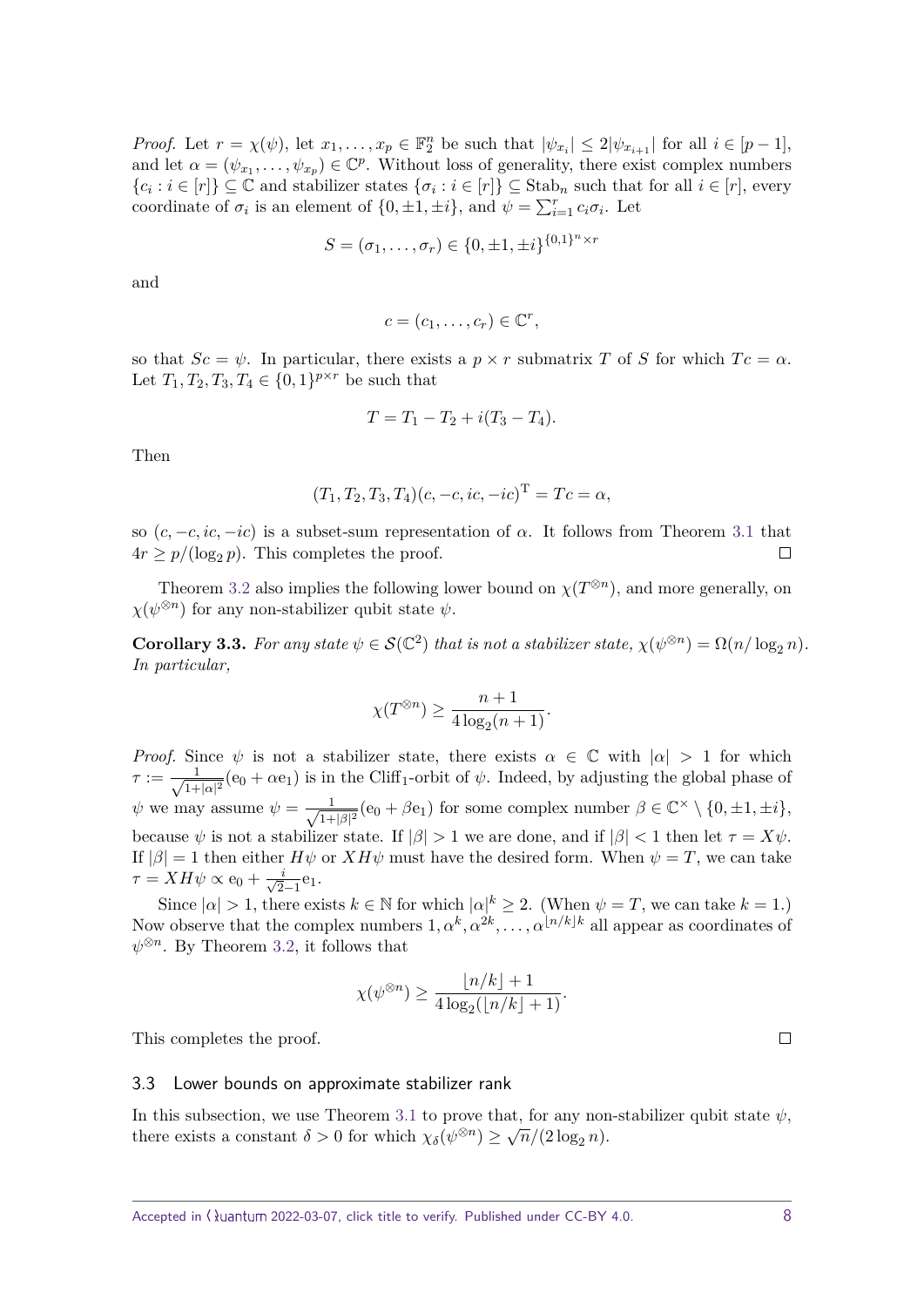<span id="page-8-0"></span>**Theorem 3.4.** For any non-stabilizer qubit state  $\psi \in \mathcal{S}(\mathbb{C}^2)$ , there exists a constant  $\delta > 0$ *such that, for every integer*  $n > 2$ *,* 

$$
\chi_\delta(\psi^{\otimes n}) \geq \frac{\sqrt{n}}{2\log_2 n}.
$$

*Proof.* As in the proof of Corollary [3.3,](#page-7-1) since  $\psi$  is not a stabilizer state, there exists  $\alpha \in \mathbb{C}$  with  $|\alpha| > 1$  for which  $\tau := \frac{1}{\sqrt{1-\alpha}}$  $\frac{1}{1+|\alpha|^2}$ (e<sub>0</sub> +  $\alpha$ e<sub>1</sub>) ∈ Cliff<sub>1</sub>( $\psi$ ). Let  $\beta = \frac{1}{\sqrt{1+|\alpha|^2}}$  $(1+|\alpha|^2)$ and  $\gamma = \frac{\alpha}{\sqrt{1+|\alpha|^2}}$ , so  $\tau = \beta e_0 + \gamma e_1$ . Since the (approximate) stabilizer rank is unchanged under Cliff<sub>n</sub>, it suffices to lower bound the approximate stabilizer rank of  $\tau^{\otimes n}$ .

Let  $k \in \mathbb{N}$  be the smallest integer for which  $|\alpha|^k > 2$ , and let  $\lambda = \frac{2}{\sqrt{n}}$  $\frac{2}{|\alpha|^k}$ . If  $\psi = T$ , then we can take  $\alpha = \frac{1}{\sqrt{2}}$  $\frac{1}{2-1}$  and *k* = 1. Let  $\phi \in \mathcal{S}(\mathcal{V}_n)$  be a state, and let  $S \subseteq [n]$  be the set of integers  $p \in [n]$  that satisfy the following two properties:

- 1.  $|\gamma|^2 n k[\sqrt{n}] \leq p \leq |\gamma|^2 n + k[\sqrt{n}].$
- 2. For all  $x \in \mathbb{F}_2^n$  of Hamming weight  $|x| = p$ ,

$$
|\tau_x^{\otimes n} - \phi_x| \ge \left(\frac{1-\lambda}{1+\lambda}\right) |\beta|^{n-p} |\gamma|^p.
$$

By the De Moivre-Laplace Theorem, there exists a constant  $\tilde{c} > 0$  (which may depend on  $|\alpha|$ , but does not depend on *n*) for which

$$
\binom{n}{p}|\beta^{n-p}\gamma^p|^2 \ge \tilde{c}/\sqrt{n}
$$

for all  $p \in [n]$  that satisfy property 1 (see [\[19,](#page-16-16) Section VII, Theorem 1] or [\[5,](#page-16-2) Claim 4.6]). Let

$$
c = \left(\frac{1-\lambda}{1+\lambda}\right)^2 \tilde{c},
$$

so that

$$
\left(\frac{1-\lambda}{1+\lambda}\right)^2 \binom{n}{p} |\beta^{n-p} \gamma^p|^2 \ge c/\sqrt{n}
$$

for all  $p \in S$ . It follows that

$$
\|\tau^{\otimes n} - \phi\|^2 \ge \sum_{p \in S} \left(\frac{1-\lambda}{1+\lambda}\right)^2 \binom{n}{p} |\beta^{n-p} \gamma^p|^2 \ge |S| \frac{c}{\sqrt{n}}.
$$

Let  $\delta =$ √  $\overline{ck}$ , and suppose that  $\|\tau^{\otimes n} - \phi\| \leq \delta$ . Then  $|S| \leq k\sqrt{n}$ . Let  $P \subseteq [n]$  be the set of integers  $p \in [n]$  that satisfy property 1 but do not satisfy property 2. Observe that  $|P| \ge k[\sqrt{n}]$ , because there are at least  $2k[\sqrt{n}]$  integers that satisfy property 1, and  $|S| \leq k\sqrt{n}$ . By our definition of *P*, for each  $p \in P$  there exists  $x_p \in \mathbb{F}_2^n$  with  $|x_p| = p$  and

<span id="page-8-1"></span>
$$
\left|\tau_{x_p}^{\otimes n} - \phi_{x_p}\right| \le \left(\frac{1-\lambda}{1+\lambda}\right) |\beta|^{n-p} |\gamma|^p. \tag{2}
$$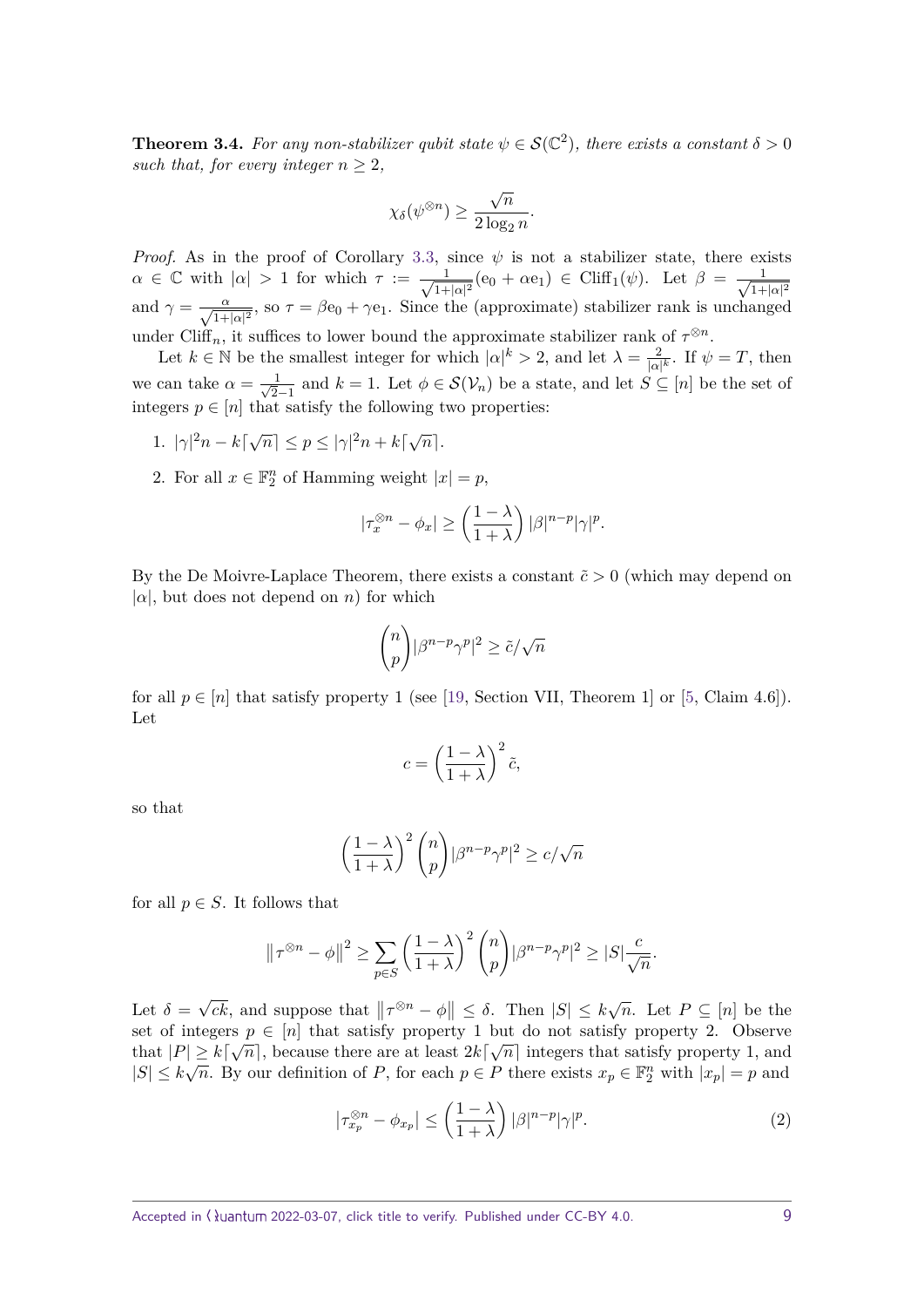For any  $p, q \in P$  with  $p < q$ , it holds that

$$
\begin{aligned} \frac{|\phi_{x_q}|}{|\phi_{x_p}|} &= \frac{|\phi_{x_q} - \tau_{x_q}^{\otimes n} + \tau_{x_q}^{\otimes n}|}{|\phi_{x_p} - \tau_{x_p}^{\otimes n} + \tau_{x_p}^{\otimes n}|} \\ &\geq \frac{|\tau_{x_q}^{\otimes n}| - |\phi_{x_q} - \tau_{x_q}^{\otimes n}|}{|\tau_{x_p}^{\otimes n}| + |\phi_{x_p} - \tau_{x_p}^{\otimes n}|} \\ &\geq \frac{(1 - \frac{1 - \lambda}{1 + \lambda})|\beta^{n - q} \gamma^q|}{(1 + \frac{1 - \lambda}{1 + \lambda})|\beta^{n - p} \gamma^p|} \\ &= \lambda|\alpha|^{q-p}, \end{aligned}
$$

where the first line is trivial, the second is the triangle inequality, the third follows from [\(2\)](#page-8-1) and the fact that  $|\tau_x^{\otimes n}| = |\beta^{n-|x|} \gamma^{|x|}$  for all  $x \in \mathbb{F}_2^n$ , and the fifth is obvious. In particular, if  $q - p \geq k$ , then  $\frac{|\phi_{x_q}|}{|p|}$  $\frac{|\phi_{x_q}|}{|\phi_{x_p}|} \geq 2$ . Since  $|P| \geq k\lceil \sqrt{n} \rceil$ , there exists a subset  $Q \subseteq P$  of size  $|Q| \geq \sqrt{n}$  for which  $p - q \geq k$  for all  $p, q \in Q$  with  $p < q$ . By Theorem [3.2,](#page-6-1)

$$
\chi(\phi) \ge \frac{\sqrt{n}}{2\log_2(n)}.
$$

This completes the proof.

We note that, using [\[19,](#page-16-16) Section VII, Theorem 1] and a similar proof as above, slight improvements to the above bound can be obtained if  $\delta$  is allowed to decay in *n*.

#### <span id="page-9-0"></span>3.4 Product states with exponential stabilizer rank and constant approximate stabilizer rank

It is not difficult to prove that for any  $\delta > 0$ , there exist product states  $\psi_n \in \mathcal{S}(\mathcal{V}_n)$  with  $\chi(\psi_n) = 2^n$  (the largest possible) and  $\chi_{\delta}(\psi_n) = 1$  (the smallest possible). Indeed, generic product states have stabilizer rank  $2^n$  (see the discussion following Proposition [5.3\)](#page-13-1), so a  $\delta$ -ball around any product stabilizer state (e.g.  $e_0^{\otimes n}$ ) will contain (many) product states of stabilizer rank  $2^n$ . In this subsection, we will explicitly construct examples of such product states. In Corollary [3.5](#page-9-1) we use Theorem [3.2](#page-6-1) to provide a simple proof that a particular sequence of product states has stabilizer rank at least  $\frac{2^n}{4^n}$  $\frac{2^n}{4n}$  and *δ*-approximate stabilizer rank  $\mathcal{O}(1)$ . In Proposition [3.7,](#page-10-0) we use independent, field-theoretic techniques to construct a different sequence of product states of stabilizer rank  $2^n$  and  $\delta$ -approximate stabilizer rank 1. The following lemma will allow us to upper-bound the *δ*-approximate stabilizer rank of product states with exponentially increasing coordinates.

<span id="page-9-1"></span>**Lemma 3.5.** Let  $\delta > 0$  be a positive real number. For a complex number  $\theta \in \mathbb{C}$  and *natural number*  $n \in \mathbb{N}$ , let

$$
\psi_n^{\theta} = \sqrt{\frac{|\theta|^2 - 1}{|\theta|^{2^{n+1}} - 1}} \bigotimes_{i=1}^n (e_0 + \theta^{2^{i-1}} e_1) \in \mathcal{S}(\mathcal{V}_n).
$$

*If*  $|\theta| > 1$ , then  $\chi_{\delta}(\psi_n^{\theta}) = \mathcal{O}(1)$ *. Furthermore, there exists a positive real number*  $\lambda_{\delta} > 0$ *such that for any*  $\theta \in \mathbb{C}$  *with*  $|\theta| > \lambda_{\delta}$ *, it holds that*  $\chi_{\delta}(\psi_n^{\theta}) = 1$  *for all*  $n \in \mathbb{N}$ *.* 

*Proof.* For each  $i \in \{0, 1, \ldots, 2^n - 1\}$ , let

$$
c_i = \sum_{j=0}^i |\theta|^{2j} = \frac{|\theta|^{2i+2} - 1}{|\theta|^2 - 1},
$$

 $\Box$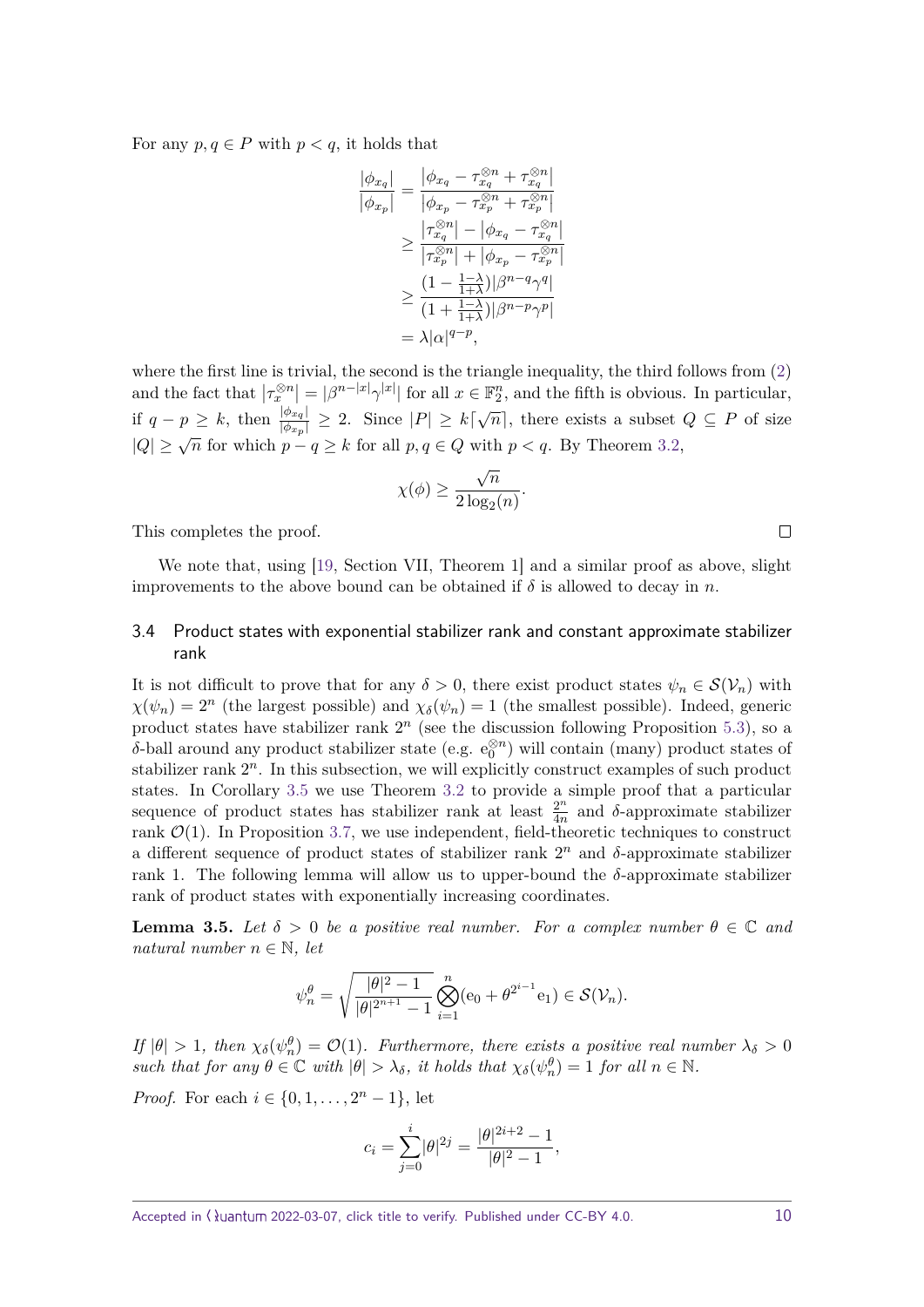and observe that for any positive integer *k*, the tensor  $\phi_{n,k}^{\theta} \in V_n$  obtained by setting all but the *k* largest coordinates of  $\psi_n^{\theta}$  to zero satisfies

$$
\left\|\psi_{n}^{\theta} - \frac{\phi_{n,k}^{\theta}}{\|\phi_{n,k}^{\theta}\|}\right\|^{2} = \left\|\frac{1}{\sqrt{c_{2^{n}-1}}}\sum_{i=0}^{2^{n}-1}\theta^{i}\mathbf{e}_{i} - \frac{1}{\sqrt{c_{2^{n}-1} - c_{2^{n}-k-1}}} \sum_{i=2^{n}-k}^{2^{n}-1}\theta^{i}\mathbf{e}_{i}\right\|^{2}
$$

$$
= \frac{c_{2^{n}-k-1}}{c_{2^{n}-1}} + \left(\frac{1}{\sqrt{c_{2^{n}-1}} - \frac{1}{\sqrt{c_{2^{n}-1} - c_{2^{n}-k-1}}}}\right)^{2} (c_{2^{n}-1} - c_{2^{n}-k-1})
$$

$$
= \frac{c_{2^{n}-k-1}}{c_{2^{n}-1}} + \left[\sqrt{1 - \frac{c_{2^{n}-k-1}}{c_{2^{n}-1}} - 1}\right]^{2},
$$

$$
= \frac{|\theta|^{-2k} - |\theta|^{-2^{n+1}}}{1 - |\theta|^{-2^{n+1}}} + \left[\sqrt{\frac{1 - |\theta|^{-2k}}{1 - |\theta|^{-2^{n+1}}}} - 1\right]^{2}, \qquad (3)
$$

where we have re-indexed the computational basis of  $\mathcal{V}_n$  as  $e_0, \ldots, e_{2^n-1}$  for clarity in this proof. Since  $|\theta| > 1$ , the quantity [\(3\)](#page-10-1) can be set to less than  $\delta^2$  by appropriate choice of  $k = \mathcal{O}(1)$ . Since  $\chi(\phi_{n,k}^{\theta}) \leq k$ , this shows that  $\chi_{\delta}(\psi_n^{\theta}) = \mathcal{O}(1)$ . It is clear that we can set  $k = 1$  if  $|\theta|$  is large enough. This completes the proof.  $\Box$ 

Note that, using Theorem [3.2](#page-6-1) and Lemma [3.5,](#page-9-1) we can easily find a sequence of product states of stabilizer rank at least  $\frac{2^n}{4^n}$  $\frac{2^n}{4n}$  and *δ*-approximate stabilizer rank  $\mathcal{O}(1)$ .

**Corollary 3.6.** *For any*  $n \in \mathbb{N}$ *, let* 

<span id="page-10-1"></span>
$$
\psi_n = \sqrt{\frac{3}{4^{2^n} - 1}} \bigotimes_{i=1}^n (e_0 + 2^{2^{i-1}} e_1) \in \mathcal{S}(\mathcal{V}_n)
$$

*be a quantum state. Then*  $\chi(\psi_n) \geq \frac{2^n}{4n}$  $\frac{2^n}{4n}$  and for any constant  $\delta > 0$ ,  $\chi_{\delta}(\psi_n) = \mathcal{O}(1)$ .

*Proof.* For each *n*, the coordinates of  $\psi_n$  form an exponentially increasing sequence of length  $2^n$ . It follows from Theorem [3.2](#page-6-1) that  $\chi(\psi_n) \geq \frac{2^n}{4n}$  $\frac{2^n}{4n}$ . The bound  $\chi_{\delta}(\psi_n) = \mathcal{O}(1)$ follows from Lemma [3.5.](#page-9-1)  $\Box$ 

We now use field-theoretic techniques to construct a sequence of product states of stabilizer rank  $2^n$  and  $\delta$ -approximate stabilizer rank 1.

<span id="page-10-0"></span>**Proposition 3.7.** *Let*  $\delta > 0$  *be a positive real number. If*  $\theta \in \mathbb{C}$  *is a complex number of degree at least*  $2^n$  *over*  $\mathbb{Q}(i)$ *, then the state* 

$$
\psi_n^{\theta} = \sqrt{\frac{|\theta|^2 - 1}{|\theta|^{2^{n+1}} - 1}} \bigotimes_{i=1}^n (e_0 + \theta^{2^{i-1}} e_1) \in \mathcal{S}(\mathcal{V}_n)
$$

*has stabilizer rank*  $\chi(\psi_n^{\theta}) = 2^n$ *. If it furthermore holds that*  $|\theta| > 1$ *, then*  $\chi_{\delta}(\psi_n^{\theta}) = \mathcal{O}(1)$ *. Finally, there exists a positive real number*  $\lambda_{\delta}$  *such that for every*  $\theta \in \mathbb{C}$  *of degree at least*  $2^n$  *over*  $\mathbb{Q}(i)$  *for which*  $|\theta| > \lambda_{\delta}$ *, it holds that*  $\chi(\psi_n^{\theta}) = 2^n$  *and*  $\chi_{\delta}(\psi_n^{\theta}) = 1$ *.* 

For example, to obtain a product state with stabilizer rank  $2<sup>n</sup>$  and approximate stabilizer rank  $\mathcal{O}(1)$ , one can choose any transcendental number  $\theta \in \mathbb{C}$ , e.g. the circumferenceto-diameter ratio *π*. Note also that there are  $\theta \in \mathbb{C}$  with  $|\theta| = 1$  such that Proposition [3.7](#page-10-0) applies. It is worth mentioning that in this case, the coordinates of  $\psi_n^{\theta}$  contain no exponentially increasing sequence, that is, Theorem [3.2](#page-6-1) does not yield an immediate lower bound on  $\chi(\psi_n^{\theta})$ .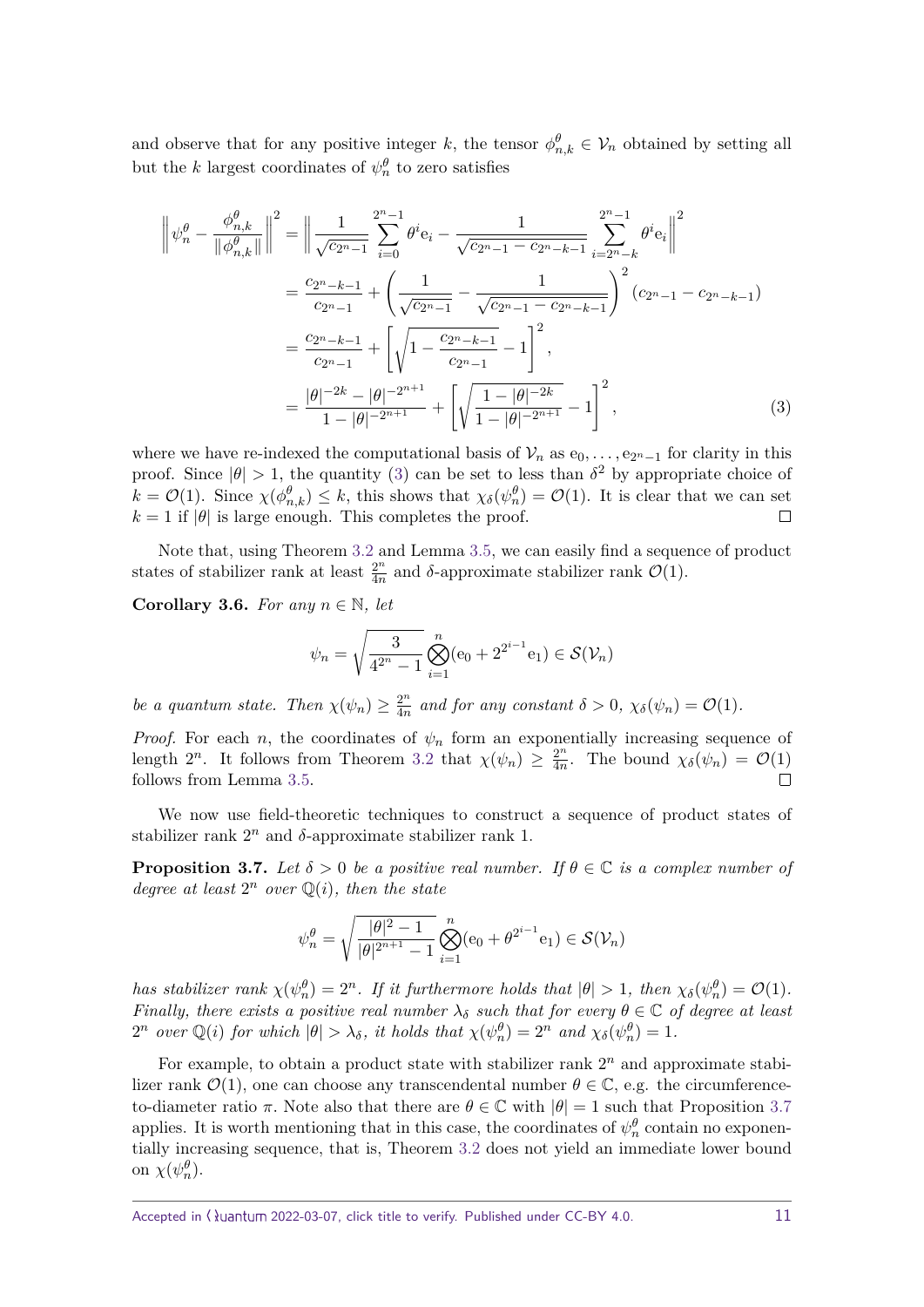*Proof.* Note that the coordinates of  $\psi_n^{\theta}$  are (up to the normalization factor)  $1, \theta, \ldots, \theta^{2^n-1}$ . By the degree assumption on  $\theta$ , the coordinates of  $\psi_n^{\theta}$  are linearly independent over  $\mathbb{Q}(i)$ . Let  $\psi_n^{\theta} = \sum_{i=1}^r c_i \sigma_i$  be a stabilizer decomposition of  $\psi_n^{\theta}$ , where  $\sigma_i \in \text{Stab}_n$  and  $c_i \in \mathbb{C}$  for each  $i \in [r]$ . Since the coordinates of each  $\sigma_i$  are contained in  $\mathbb{Q}(i)$ , it follows that

$$
\mathrm{span}_{\mathbb{Q}(i)}\{c_1,\ldots,c_r\}\supseteq\{1,\theta,\ldots,\theta^{2^n-1}\},\
$$

so  $r \geq 2^n$ . This completes the proof that  $\chi(\psi_n^{\theta}) = 2^n$ . The remaining statements follow from Lemma [3.5.](#page-9-1)  $\Box$ 

## <span id="page-11-0"></span>4 States with multiplicative stabilizer rank under the tensor product

It is a standard fact that the stabilizer rank is *sub-multiplicative* under the tensor product, i.e.  $\chi(\psi \otimes \psi) \leq \chi(\psi)^2$  for any quantum state  $\psi$  [\[12,](#page-16-9) Section 2.1.3]. In [12, Section 4.4] it was remarked that there are no known examples of quantum states  $\psi$  of stabilizer rank greater than one for which equality holds. In this section, we explicitly construct two-qubit states  $\psi$  for which  $\chi(\psi) = 2$  and  $\chi(\psi \otimes \psi) = 4$ . Note that this is the smallest non-trivial example of multiplicative stabilizer rank that one can hope for, since for any single-qubit state  $\psi \propto e_0 + \alpha e_1$ , it holds that  $\psi^{\otimes 2} \propto e_{00} + \alpha (e_{01} + e_{10}) + \alpha^2 e_{11}$ , which has stabilizer rank at most 3.

**Theorem 4.1.** *Let*

$$
\psi_{\alpha} = \frac{1}{\sqrt{1+2|\alpha|^2}} (e_{00} + \alpha(e_{01} + e_{10})) \in \mathcal{S}((\mathbb{C}^2)^{\otimes 2})
$$

*when*  $\alpha \in \mathbb{C}^\times$  *is a non-zero complex number. Then*  $\chi(\psi_\alpha) = 2$ *, and for all but finitely many*  $\alpha$  *it holds that*  $\chi(\psi^{\otimes 2}) = 4$ *. In particular,*  $\chi(\psi^{\otimes 2}) = 4$  *for any*  $\alpha$  *that is transcendental over* Q*.*

*Proof.* The fact that  $\chi(\psi_\alpha) = 2$  is obvious, so it suffices to prove that  $\chi(\psi_\alpha^{\otimes 2}) = 4$ . Note that, since the imaginary unit *i* is algebraic over  $\mathbb{Q}$ ,  $\alpha$  is transcendental over  $\mathbb{Q}$  if and only if it is transcendental over  $\mathbb{Q}(i)$ . Since there are only finitely many stabilizer states mod phase, it suffices to prove that for any set of three stabilizer states  $\{\sigma_1, \sigma_2, \sigma_3\} \subseteq$  Stab. there are at most finitely many  $\alpha$  (and no  $\alpha$  which are transcendental over  $\mathbb{Q}$ ) for which

<span id="page-11-1"></span>
$$
\psi_{\alpha}^{\otimes 2} \in \text{span}\{\sigma_1, \sigma_2, \sigma_3\}.
$$
\n(4)

For each  $j \in [3]$ , we may assume that

$$
\sigma_j = \frac{1}{\sqrt{|A_j|}} \sum_{x \in A_j} i^{l_j(x)} \cdot (-1)^{q_j(x)} \cdot e_x
$$

for some affine linear subspace  $A_j \subseteq \mathbb{F}_2^2$ , linear functional  $l_j$ , and quadratic form  $q_j$ , as in [\(1\)](#page-4-1). Let  $S = (\sigma_1, \sigma_2, \sigma_3) \in \mathbb{Q}(i)^{\{0,1\}^2 \times 3}$ . For every  $\alpha$  that satisfies [\(4\)](#page-11-1), there exist complex numbers  $\beta_{\alpha}, \gamma_{\alpha}, \lambda_{\alpha} \in \mathbb{C}$  for which  $\psi_{\alpha}^{\otimes 2} = \beta_{\alpha}\sigma_1 + \gamma_{\alpha}\sigma_2 + \lambda_{\alpha}\sigma_3$ , and a 3 × 3 submatrix *T* of *S* for which

<span id="page-11-2"></span>
$$
\begin{bmatrix} T & | & -1 \end{bmatrix} \begin{bmatrix} \beta_{\alpha} \\ \gamma_{\alpha} \\ \lambda_{\alpha} \\ 1 \\ \alpha^2 \end{bmatrix} = 0.
$$
 (5)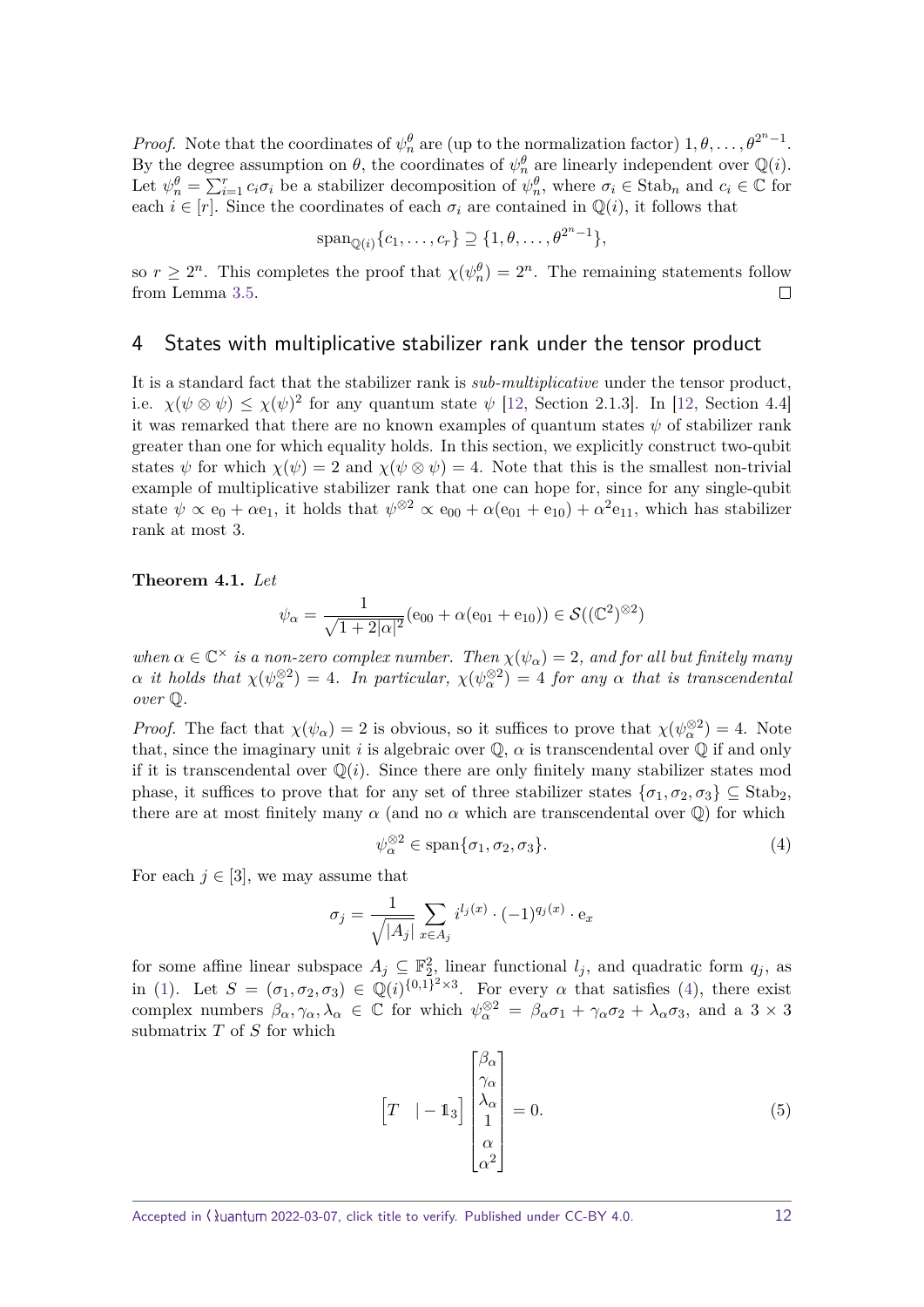Since there are only finitely many  $3 \times 3$  submatrices of *S*, it suffices to prove that for any choice of  $3\times3$  submatrix *T*, only finitely many  $\alpha$  (and no transcendental  $\alpha$ ) can satisfy [\(5\)](#page-11-2).

If *T* is singular, then there exists a non-trivial  $\mathbb{Q}(i)$ -linear combination of  $\{1, \alpha, \alpha^2\}$  that equals zero, which at most finitely many *α* will satisfy (and in particular, no transcendental  $\alpha$  will satisfy).

If *T* is nonsingular, then by applying  $T^{-1}$  to both sides we can find polynomials  $f, g, h \in \mathbb{Q}(i)[x]$  for which  $\beta_{\alpha} = f(\alpha), \gamma_{\alpha} = g(\alpha)$ , and  $\lambda_{\alpha} = h(\alpha)$  for every choice of  $\alpha$  that satisfies [\(5\)](#page-11-2).

Let  $R = \{00, 01, 10\}^{\times 2} \subseteq \mathbb{F}_2^4$  be the subset of bitstrings corresponding to non-zero coordinates of  $\psi^{\otimes 2}_\alpha$ . If there exists  $x \in A_i \setminus R$  for some  $i \in [3]$ , then there exists a nontrivial  $\mathbb{Q}(i)$ -linear combination of  $\{f, g, h\}$  which equals zero, which at most finitely many *α* (and no transcendental *α*) will satisfy. So we may assume  $A_i \subseteq R$  for all  $i \in [3]$ .

Let  $R_0 = \{0000\}, R_1 = \{0001, 0010, 0100, 1000\}, \text{ and } R_2 = \{0101, 0110, 1001, 1010\},$ so  $R = R_0 \cup R_1 \cup R_2$ . If there exists  $x \in A_1 \cap R_2$  and  $y \in R_2 \setminus A_1$ , then there exist linear combinations

$$
\star f(\alpha) + \cdot g(\alpha) + \cdot h(\alpha) = \alpha^2
$$

$$
\cdot g(\alpha) + \cdot h(\alpha) = \alpha^2,
$$

where each  $\cdot \in \mathbb{C}$  denotes an arbitrary complex number we do not bother to name, and  $\star \in$  $\mathbb{C}^{\times}$  denotes an arbitrary non-zero complex number we do not bother to name. Subtracting these equations yields a non-trivial  $\mathbb{Q}(i)$ -linear combination of  $\{f, g, h\}$  that equals zero, which at most finitely many  $\alpha$  (and no transcendental  $\alpha$ ) will satisfy. By symmetry, for all  $i \in [3]$ , either  $R_2 \subseteq A_i$  or  $R_2 \cap A_i = \emptyset$ . If  $R_2 \subseteq A_i$ , then  $R_2 = A_i$  because this is the only affine linear subspace contained in *R* that contains *R*2. Without loss of generality, we may assume  $A_1 = R_2$ . If  $A_2 = R_2$ , then  $A_3 = R_0 \cup R_1$ , which is not an affine linear subspace, a contradiction. Otherwise,  $A_2 \cup A_3 = R_0 \cup R_1$ , which is also a contradiction, as there are no affine linear subspaces of size greater than 2 contained in  $R_0 \cup R_1$ . This completes the proof.  $\Box$ 

## <span id="page-12-0"></span>5 Generic stabilizer rank

<span id="page-12-1"></span>**Fact 5.1.** For any positive integer *n*, all but finitely many qubit states mod phase  $[\psi] \in$  $\mathbb{P}^1$  *maximize*  $\chi(\psi^{\otimes n})$ *. Similarly, all but finitely many qubit states mod phase*  $[\psi] \in \mathbb{P}^1$ *maximize*  $\chi^{\mathbb{R}}(\psi^{\otimes n})$ *.* 

This fact, the proof of which we defer until after introducing this section, motivates us to define the *n*-th generic stabilizer rank as

$$
\chi_n = \max_{\psi \in \mathcal{S}(\mathbb{C}^2)} \chi(\psi^{\otimes n}),
$$

and the *n*-th generic real stabilizer rank as

$$
\chi_n^{\mathbb{R}} = \max_{\psi \in \mathcal{S}(\mathbb{C}^2)} \chi^{\mathbb{R}}(\psi^{\otimes n}).
$$

In Proposition [5.4](#page-14-0) we prove that  $\chi_n$  and  $\chi_n^{\mathbb{R}}$  differ by at most a constant factor of two. This motivates the study of  $\chi_n^{\mathbb{R}}$  $\frac{\mathbb{R}}{n}$ , since it has the same scaling as  $\chi_n$ , but may be easier to work with. Note that  $\chi_n$  upper bounds  $\chi(T^{\otimes n})$ .

In this section, we prove bounds on  $\chi_n$  and  $\chi_n^{\mathbb{R}}$  $\frac{\mathbb{R}}{n}$ , and observe some useful reductions for studying these quantities. In Proposition [5.2](#page-13-0) we use Fact [5.1](#page-12-1) to obtain a modest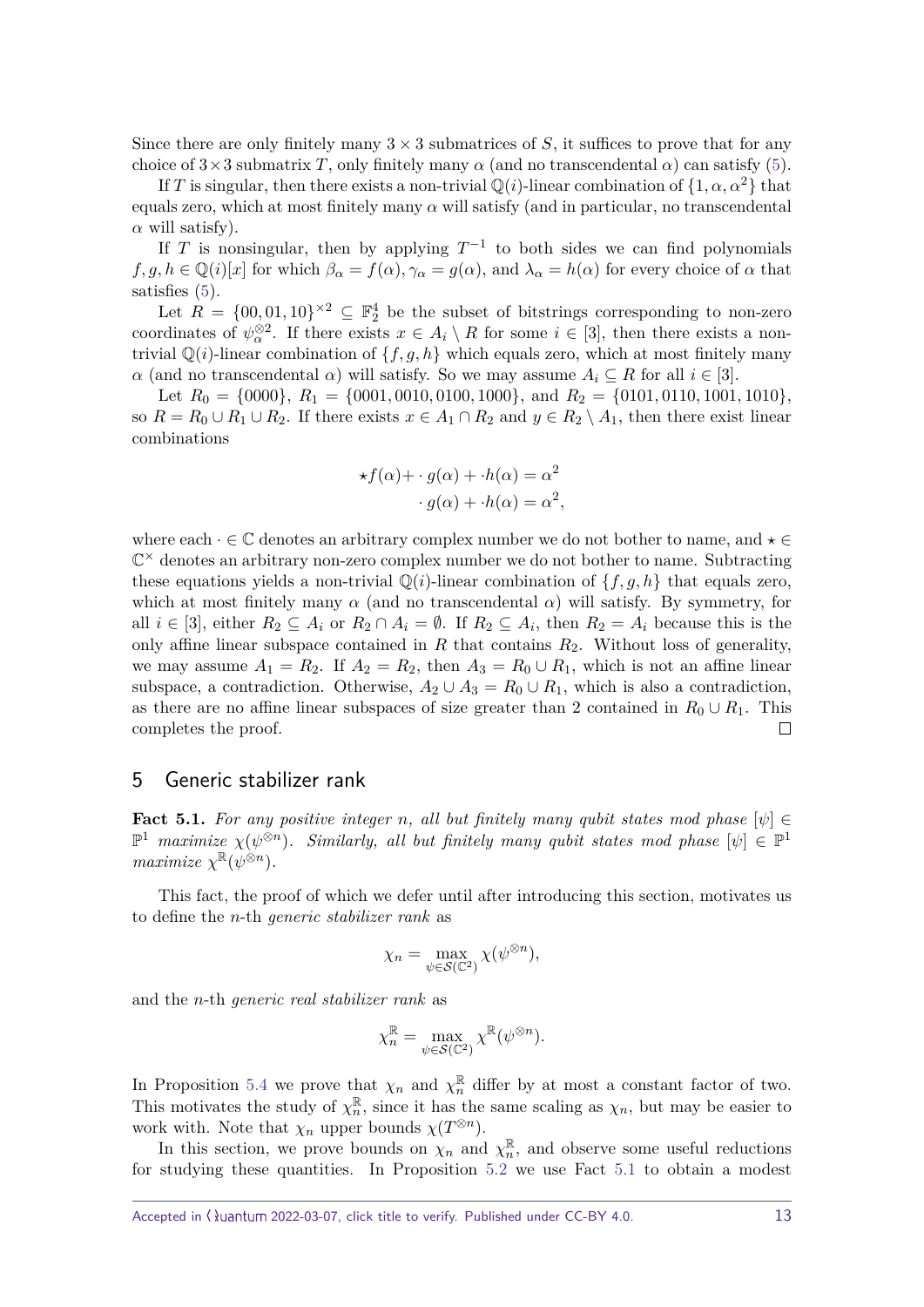improvement of the best-known upper bound on  $\chi_n$ . In Proposition [5.3](#page-13-1) we prove a useful reduction for studying  $\chi_n$  (respectively,  $\chi_n^{\mathbb{R}}$  $\binom{R}{n}$ , namely, that there must exist a single set of  $\chi_n$  stabilizer states (resp.  $\chi_n^{\mathbb{R}}$  $\frac{\pi}{n}$  real stabilizer states) that span the symmetric subspace. In other words, there exists a single set of  $\chi_n$  stabilizer states (resp.  $\chi_n^{\mathbb{R}}$  $\frac{\mathbb{R}}{n}$  real stabilizer states) such that, for every qubit state  $\psi$ , the state  $\psi^{\otimes n}$  lies in the span of the set. In Proposition [5.5](#page-15-2) we introduce a technique for upper bounding  $\chi_n$  when upper bounds on  $\chi(\psi^{\otimes n})$  are known for sufficiently many (linear in *n*) qubit states mod phase  $[\psi] \in \mathbb{P}^1$ , and obtain similar results for  $\chi_n^{\mathbb{R}}$  $\frac{\mathbb{R}}{n}$ . In Proposition [5.6](#page-15-3) we refine Fact [5.1](#page-12-1) to obtain quantitative upper bounds on the (finite) number of states mod phase of sub-generic stabilizer rank and sub-generic real stabilizer rank.

Before proceeding, we prove Fact [5.1.](#page-12-1) We refer the reader to [\[16\]](#page-16-13) for the basic algebraicgeometric definitions and arguments used in this proof, and elsewhere in this section. In this proof and in others in this section, we only prove the statement for  $\chi_n$ , as the proof for  $\chi_n^{\mathbb{R}}$  $\frac{\pi}{n}$  is essentially identical.

*Proof of Fact* [5.1.](#page-12-1) We prove only the statement for  $\chi_n$ . Let

$$
\nu_n(\mathbb{P}^1) = \{ [\phi^{\otimes n}] : [\phi] \in \mathbb{P}^1 \} \subseteq \mathbb{P}^{2^n - 1},
$$

which happens to be the image of the *n*-th *Veronese embedding* of  $\mathbb{P}^1$ , embedded in  $\mathbb{P}^{2^n-1}$ . The set  $\nu_n(\mathbb{P}^1)$  forms a 1-dimensional irreducible projective variety, so its intersection with any other projective variety is either empty, zero-dimensional, or equal to  $\nu_n(\mathbb{P}^1)$ . Hence, for any positive integer  $r$ ,  $\Sigma_r(\text{Štab}_n) \cap \nu_n(\mathbb{P}^1)$  is either a finite set of points, or  $\Sigma_r(\text{Štab}_n) \supseteq \nu_n(\mathbb{P}^1)$ . This completes the proof.  $\Box$ 

Fact [5.1](#page-12-1) immediately implies the following slight improvement of the upper bound  $\chi_n = \mathcal{O}((n+1)2^{n/2})$  obtained in [\[4,](#page-16-1) Theorem 3]:

<span id="page-13-0"></span>**Proposition 5.2.**  $\chi_n = \mathcal{O}(2^{n/2})$ *.* 

*Proof.* This follows directly from our Fact [5.1](#page-12-1) and [\[4,](#page-16-1) Theorem 2], which states that equitorial states (an infinite family of states mod phase) have stabilizer rank  $\mathcal{O}(2^{n/2})$ .

We next prove that a single set of  $\chi_n$  stabilizer states (respectively,  $\chi_n^{\mathbb{R}}$  $\frac{\pi}{n}$  real stabilizer states) spans  $S<sup>n</sup>(\mathbb{C}^2)$ .

<span id="page-13-1"></span>**Proposition 5.3.** *For any positive integer n, there exists a set of stabilizer states*  $\{\sigma_1, \ldots, \sigma_{\chi_n}\} \subseteq$  Stab<sub>*n*</sub> *for which* 

$$
S^{n}(\mathbb{C}^{2}) \subseteq \text{span}\{\sigma_{1},\ldots,\sigma_{\chi_{n}}\}.
$$

 $Similarly,$  there exists a single set of real stabilizer states  $\{\sigma_1, \ldots, \sigma_{\chi_n^{\mathbb{R}}}\}\subseteq \text{Stab}_n^{\mathbb{R}}$  for which

$$
S^{n}(\mathbb{C}^{2}) \subseteq \text{span}\{\sigma_{1},\ldots,\sigma_{\chi_{n}^{\mathbb{R}}}\}.
$$

Since dim( $S<sup>n</sup>(\mathbb{C}^2)$ ) = *n* + 1, it follows from Proposition [5.3](#page-13-1) that  $\chi_n \geq n + 1$ . We note that a similar proof as below can be used to show that a generic product state of the form  $\psi_1 \otimes \cdots \otimes \psi_n$ , for qubit states  $\psi_i \in \mathcal{S}(\mathbb{C}^2)$ , has stabilizer rank  $2^n$ , where in this context we define generic in the same algebraic-geometric sense as in [\[20\]](#page-16-17). In Proposition [3.7](#page-10-0) we have presented an explicit sequence of product states of stabilizer rank  $2^n$ , which is maximal.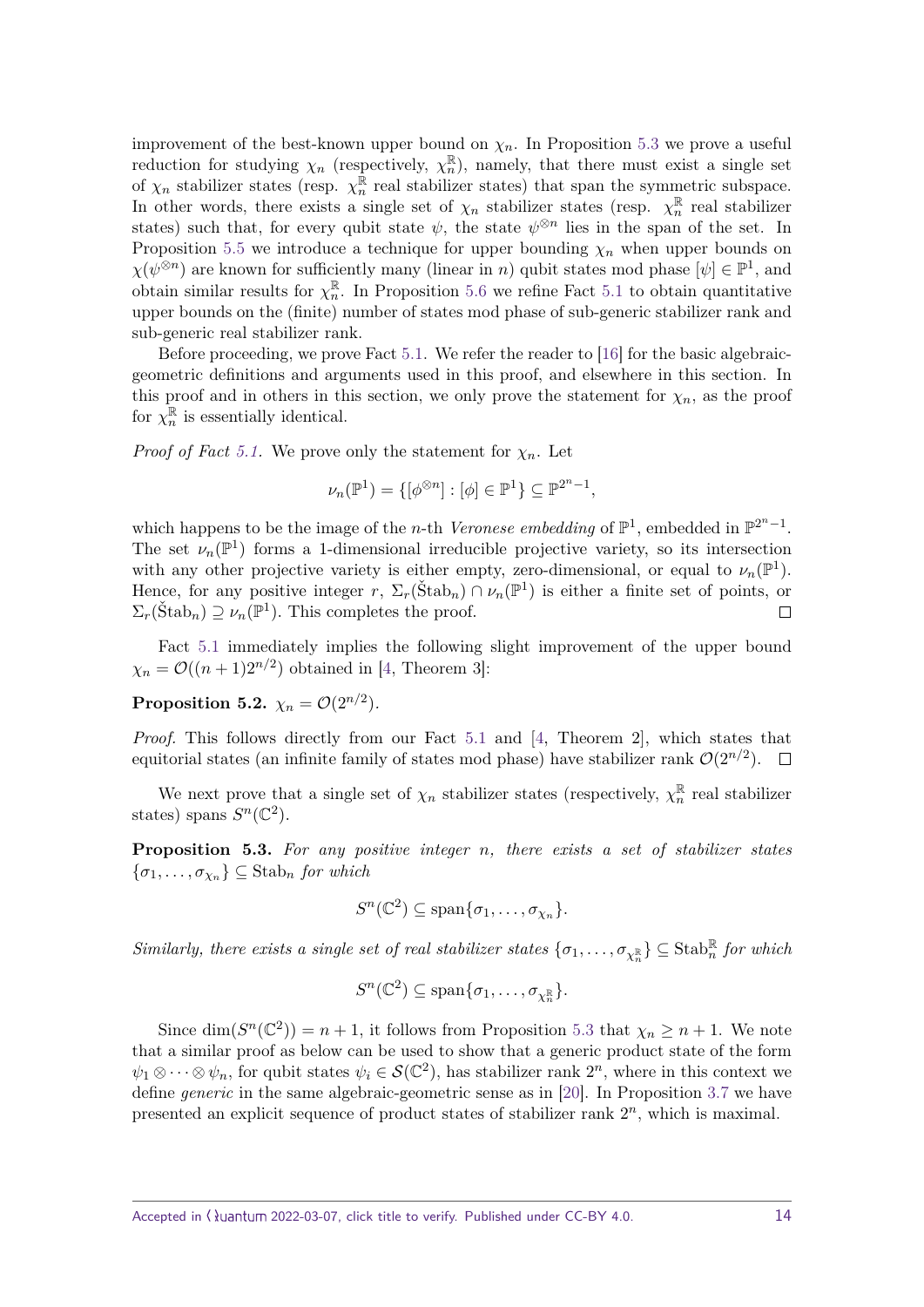*Proof of Proposition* [5.3.](#page-13-1) We prove only the statement for  $\chi_n$ . Let  $r = \chi_n$ , so  $\Sigma_r(\check{Stab}_n) \supseteq$  $\nu_n(\mathbb{P}^1)$ , where  $\nu_n(\mathbb{P}^1)$  is defined in the proof of Fact [5.1.](#page-12-1) Since  $\nu_n(\mathbb{P}^1)$  is irreducible, and  $\Sigma_r(\text{Štab}_n)$  is reducible into a finite union of projective  $(r-1)$ -dimensional linear subspaces, one of these subspaces must contain  $\nu_n(\mathbb{P}^1)$ . To complete the proof, recall that the affine cone over  $\text{span}(\nu_n(\mathbb{P}^1))$  is  $S^n(\mathbb{C}^2)$ .  $\Box$ 

The next proposition shows that  $\chi_n^{\mathbb{R}}$  and  $\chi_n$  differ by at most a constant factor of two, which motivates the study of  $\chi_n^{\mathbb{R}}$ *n* .

<span id="page-14-0"></span>**Proposition 5.4.** For any positive integer *n*, it holds that  $\chi_n \leq \chi_n^{\mathbb{R}} \leq 2\chi_n$ .

*Proof.* The first inequality is obvious, so it suffices to prove  $\chi_n^{\mathbb{R}} \leq 2\chi_n$ . Since the tensors  $\sum_{|x|=k} e_x$  for  $k \in [n]$  form a basis for  $S^n(\mathbb{C}^2)$ , then by Proposition [5.3,](#page-13-1)  $\chi_n$  is the minimum number for which there exists a set of stabilizer states  $\{\sigma_1, \ldots, \sigma_{\chi_n}\} \subseteq \text{Stab}_n$  such that

<span id="page-14-1"></span>
$$
\sum_{\substack{x \in \mathbb{F}_2^n \\ |x|=k}} \mathbf{e}_x \in \text{span}\{\sigma_1, \dots, \sigma_{\chi_n}\}\tag{6}
$$

for all  $k \in \{0, 1, \ldots, n\}$ . Without loss of generality, for each  $j \in [\chi_n]$  it holds that

$$
\sigma_j = \frac{1}{\sqrt{|A_j|}} \sum_{x \in A_j} i^{l_j(x)} \cdot (-1)^{q_j(x)} \cdot e_x
$$

for some affine linear subspace  $A_j \subseteq \mathbb{F}_2^n$ , linear functional  $l_j$ , and quadratic form  $q_j$ (see [\(1\)](#page-4-1)). For each  $j \in [\chi_n]$ , we define  $\rho_j$  to be the state

<span id="page-14-2"></span>
$$
\rho_j = \frac{1}{\sqrt{|A_j|}} \sum_{x \in A_j} (-1)^{q_j(x) + l_j(x)} \cdot e_x,
$$

and observe that for any real numbers  $a, b \in \mathbb{R}$ , it holds that

$$
Re((a+ib)\sigma_j) = (a-b)Re(\sigma_j) + b\rho_j,
$$
\n(7)

where Re( $\cdot$ ) is the real part with respect to the computational basis. For each  $k \in$  $\{0, 1, \ldots, n\}$ , there exist real numbers  $a_1, \ldots, a_{\chi_n}, b_1, \ldots, b_{\chi_n} \in \mathbb{R}$  for which

$$
\sum_{|x|=k} e_x = \sum_{j \in [\chi_n]} (a_j + ib_j)\sigma_i
$$
  
= Re  $\left( \sum_{j \in [\chi_n]} (a_j + ib_j)\sigma_j \right)$   
=  $\sum_{j \in [\chi_n]} ((a_j - b_j)Re(\sigma_j) + b\rho_j),$ 

where the first line follows from  $(6)$ , the second follows from the fact that the tensor is already real, and the third follows from [\(7\)](#page-14-2). Hence,

$$
S^{n}(\mathbb{C}^{2}) \in \mathrm{span}_{\mathbb{C}} \{ \mathrm{Re}(\sigma_{1}), \ldots, \mathrm{Re}(\sigma_{\chi_{n}}), \rho_{1}, \ldots, \rho_{\chi_{n}} \}.
$$

Since Re( $\sigma_j$ ) and  $\rho_j$  are clearly proportional to real stabilizer states for all  $j \in [\chi_n]$ , it follows that  $\chi_n^{\mathbb{R}} \leq 2\chi_n$ .  $\Box$ 

Accepted in  $\lambda$ uantum 2022-03-07, click title to verify. Published under CC-BY 4.0. 15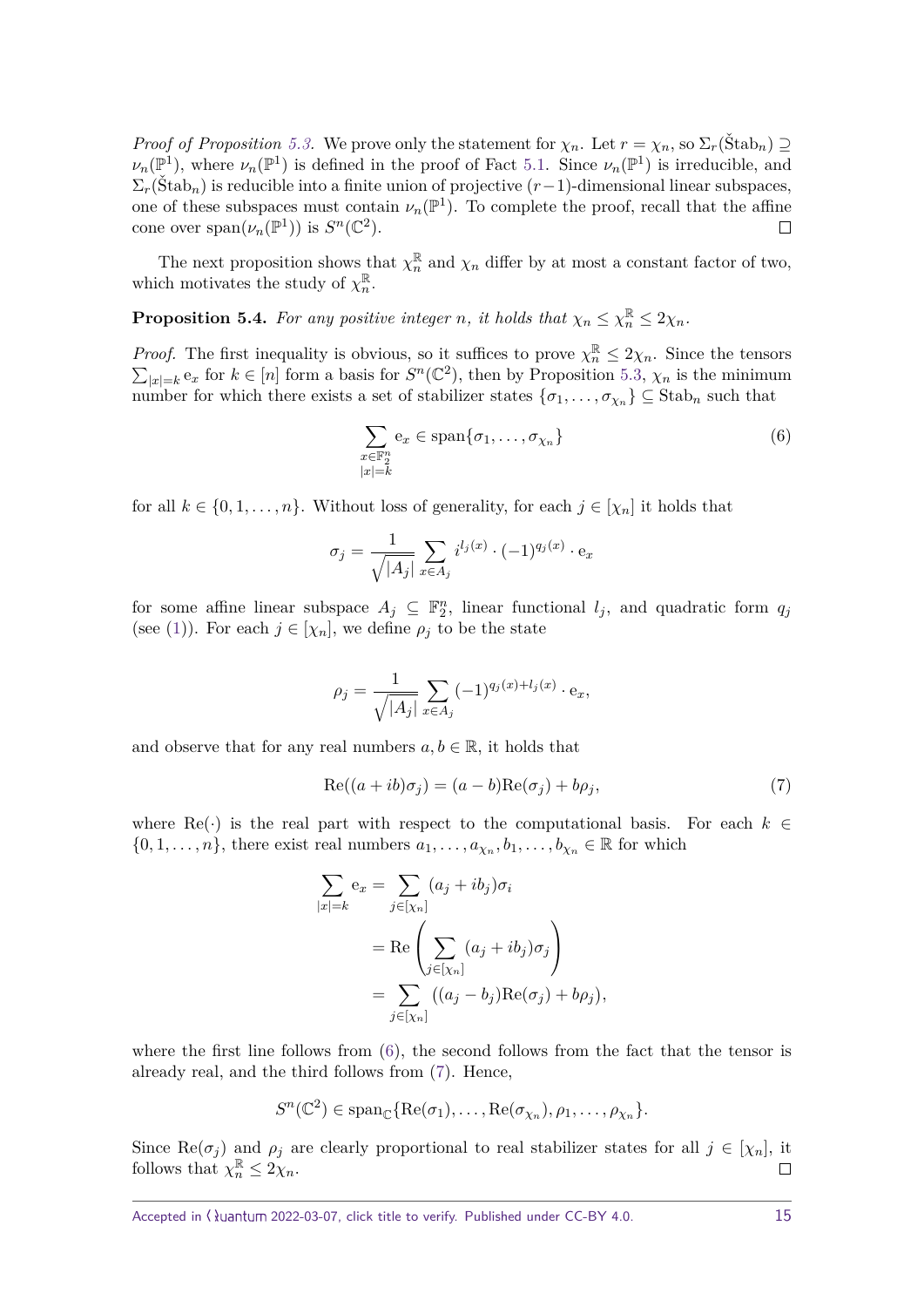Using similar techniques as in the proof of Proposition [5.3,](#page-13-1) it is straightforward to show that  $\chi(\psi) \leq \chi^{\mathbb{R}}(\psi) \leq 2\chi(\psi)$  for any real quantum state  $\psi \in \mathcal{S}(\mathcal{V}_n)$ .

The next proposition tells us that upper bounds on the stabilizer ranks (respectively, real stabilizer ranks) of any set of  $n + 1$  pairwise non-collinear states of the form  $\psi^{\otimes n}$ implies an upper bound on  $\chi_n$  (resp.  $\chi_n^{\mathbb{R}}$  $\frac{\mathbb{R}}{n}$ .

<span id="page-15-2"></span>**Proposition 5.5.** Let *r* be a positive integer. If there exists a set of  $n + 1$  pairwise non*collinear qubit states*  $\{\psi_1, \ldots, \psi_{n+1}\} \subseteq S(\mathbb{C}^2)$  *with*  $\chi(\psi_i^{\otimes n}) \leq r$  *for all*  $i \in [n+1]$ *, then*  $\chi_n \leq r(n+1)$ *. Similarly, if there exists a set of*  $n+1$  *pairwise non-collinear qubit states*  $\{ \psi_1, \ldots, \psi_{n+1} \} \subseteq \mathcal{S}(\mathbb{C}^2)$  with  $\chi^{\mathbb{R}}(\psi_i^{\otimes n}) \leq r$  for all  $i \in [n+1]$ , then  $\chi_n^{\mathbb{R}} \leq r(n+1)$ .

*Proof.* We prove only the statement for  $\chi_n$ . First note that  $\text{span}\{\psi_1^{\otimes n},\ldots,\psi_{n+1}^{\otimes n}\}=S^n(\mathbb{C}^2)$ by [\[21,](#page-16-18) Proposition 3.1] or [\[22,](#page-17-1) Corollary 18]. Since  $\chi(\psi_i^{\otimes n}) \leq r$  for all  $i \in [n+1]$ , then any superposition of the states  $\psi_1^{\otimes n}, \ldots, \psi_{n+1}^{\otimes n}$  has stabilizer rank at most  $r(n+1)$ . It follows that  $\chi_n \leq r(n+1)$ .  $\Box$ 

We close this section by refining Fact [5.1](#page-12-1) to give a quantitative upper bound on the number of states of sub-generic rank.

<span id="page-15-3"></span>**Proposition 5.6.** *There are at most*

$$
n\begin{pmatrix} |\check{\text{Stab}}_n| \\ \chi_n - 1 \end{pmatrix}
$$

*states mod phase*  $[\psi] \in \mathbb{P}^1$  *for which*  $\chi(\psi^{\otimes n}) < \chi_n$ *. Similarly, there are at most* 

$$
n \binom{\big| \check{\mathrm{Stab}}_n^\mathbb{R} \big|}{\chi_n^\mathbb{R} - 1}
$$

*states mod phase*  $[\psi] \in \mathbb{P}^1$  *for which*  $\chi^{\mathbb{R}}(\psi^{\otimes n}) < \chi_n^{\mathbb{R}}$ .

We have computed the quantities  $|\check{S} \text{tab}_n|$  and  $|\check{S} \text{tab}_n^{\mathbb{R}}|$  at the end of Section [2.](#page-4-0)

*Proof.* We prove only the statement for  $\chi_n$ . Note that any set of  $n+1$  pairwise noncollinear states in  $\hat{\nu}_1(\mathbb{P}^1)$  (i.e. states of the form  $\psi^{\otimes n}$ ) span  $S^n(\mathbb{C}^2)$  (see [\[21,](#page-16-18) Proposition 3.1] or [\[22,](#page-17-1) Corollary 18]), so any set of  $\chi_n - 1$  linearly independent stabilizer states can contain at most *n* distinct elements of  $\hat{\nu}_1(\mathbb{P}^1)$  in their span. Since there are at most

$$
\begin{pmatrix} |\check{\mathrm{Stab}}_n| \\ \chi_n - 1 \end{pmatrix}
$$

distinct sets of  $\chi_n - 1$  linearly independent stabilizer states, the bound follows.

## References

- <span id="page-15-0"></span>[1] Sergey Bravyi, Graeme Smith, and John A. Smolin. "Trading classical and quantum computational resources". Physical Review X **6**, 021043 (2016). doi: [10.1103/Phys-](https://dx.doi.org/10.1103/PhysRevX.6.021043)[RevX.6.021043.](https://dx.doi.org/10.1103/PhysRevX.6.021043)
- <span id="page-15-1"></span>[2] Sergey Bravyi and David Gosset. "Improved classical simulation of quantum circuits dominated by Clifford gates". Physical Review Letters **116**, 250501 (2016). doi: [10.1103/PhysRevLett.116.250501.](https://dx.doi.org/10.1103/PhysRevLett.116.250501)

 $\Box$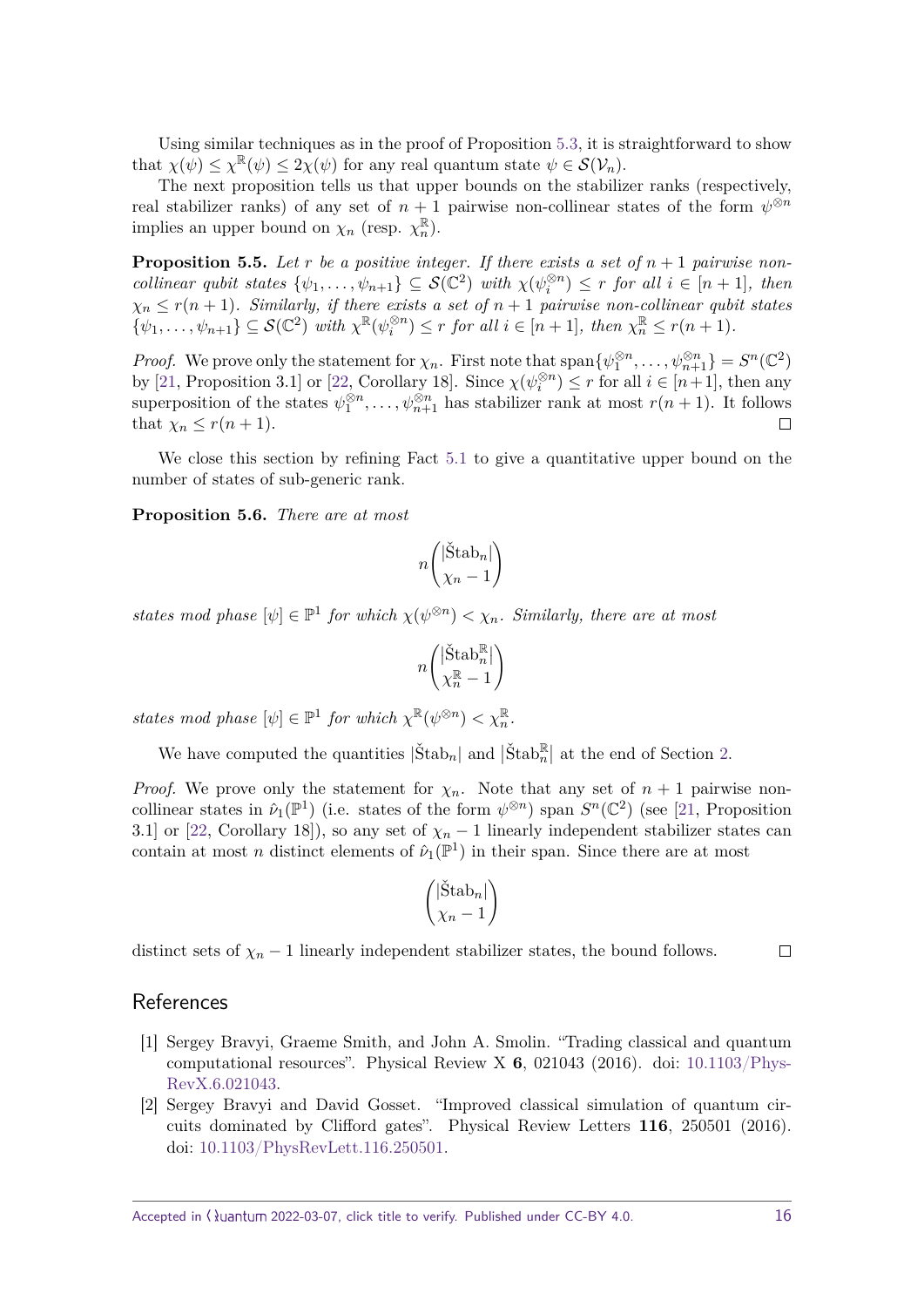- <span id="page-16-0"></span>[3] Sergey Bravyi, Dan Browne, Padraic Calpin, Earl Campbell, David Gosset, and Mark Howard. "Simulation of quantum circuits by low-rank stabilizer decompositions". Quantum **3**, 181 (2019). doi: [10.22331/q-2019-09-02-181.](https://dx.doi.org/10.22331/q-2019-09-02-181)
- <span id="page-16-1"></span>[4] Hammam Qassim, Hakop Pashayan, and David Gosset. "Improved upper bounds on the stabilizer rank of magic states". Quantum **5**, 606 (2021). doi: [10.22331/q-2021-](https://dx.doi.org/10.22331/q-2021-12-20-606) [12-20-606.](https://dx.doi.org/10.22331/q-2021-12-20-606)
- <span id="page-16-2"></span>[5] Shir Peleg, Amir Shpilka, and Ben Lee Volk. "Lower Bounds on Stabilizer Rank". Quantum **6**, 652 (2022). doi: [10.22331/q-2022-02-15-652.](https://dx.doi.org/10.22331/q-2022-02-15-652)
- <span id="page-16-3"></span>[6] David Petrie Moulton. "Representing powers of numbers as subset sums of small sets". Journal of Number Theory **89**, 193–211 (2001). doi: [10.1006/jnth.2000.2646.](https://dx.doi.org/10.1006/jnth.2000.2646)
- <span id="page-16-4"></span>[7] A. A. Razborov. "Lower bounds on the size of bounded depth circuits over a complete basis with logical addition". Mathematical notes of the Academy of Sciences of the USSR **41**, 333–338 (1987). doi: [10.1007/BF01137685.](https://dx.doi.org/10.1007/BF01137685)
- <span id="page-16-5"></span>[8] R. Smolensky. "Algebraic methods in the theory of lower bounds for boolean circuit complexity". In Proceedings of the Nineteenth Annual ACM Symposium on Theory of Computing. Pages 77–82. (1987). doi: [10.1145/28395.28404.](https://dx.doi.org/10.1145/28395.28404)
- <span id="page-16-6"></span>[9] R. Smolensky. "On representations by low-degree polynomials". In Proceedings of the 1993 IEEE 34th Annual Foundations of Computer Science. Pages 130–138. (1993). doi: [10.1109/SFCS.1993.366874.](https://dx.doi.org/10.1109/SFCS.1993.366874)
- <span id="page-16-7"></span>[10] J. Landsberg and M. Michałek. "Towards finding hay in a haystack: explicit tensors of border rank greater than 2.02m in  $\mathbb{C}^m \otimes \mathbb{C}^m \otimes \mathbb{C}^m$ ." (2019). [arXiv:1912.11927.](http://arxiv.org/abs/1912.11927)
- <span id="page-16-8"></span>[11] Joseph Landsberg. "Graduate studies in mathematics". In Tensors: Geometry and Applications. Volume 128 of Graduate Studies in Mathematics. AMS (2011). doi: [10.1090/gsm/128.](https://dx.doi.org/10.1090/gsm/128)
- <span id="page-16-9"></span>[12] Hammam Qassim. "Classical simulations of quantum systems using stabilizer decompositions". PhD thesis. University of Waterloo. (2021).
- <span id="page-16-10"></span>[13] Michael Beverland, Earl Campbell, Mark Howard, and Vadym Kliuchnikov. "Lower bounds on the non-clifford resources for quantum computations". Quantum Science and Technology **5**, 035009 (2020). doi: [10.1088/2058-9565/ab8963.](https://dx.doi.org/10.1088/2058-9565/ab8963)
- <span id="page-16-11"></span>[14] Jeroen Dehaene and Bart De Moor. "Clifford group, stabilizer states, and linear and quadratic operations over GF(2)". Physical Review A **68**, 042318 (2003). doi: [10.1103/PhysRevA.68.042318.](https://dx.doi.org/10.1103/PhysRevA.68.042318)
- <span id="page-16-12"></span>[15] Maarten Van den Nest. "Classical simulation of quantum computation, the Gottesman-Knill theorem, and slightly beyond". Quantum Information and Computation **10**, 258–271 (2010).
- <span id="page-16-13"></span>[16] Joe Harris. "Algebraic geometry: A first course". Graduate Texts in Mathematics. Springer New York. (2013). doi: [10.1007/978-1-4757-2189-8.](https://dx.doi.org/10.1007/978-1-4757-2189-8)
- <span id="page-16-14"></span>[17] Jay Goldman and Gian-Carlo Rota. "On the foundations of combinatorial theory IV: Finite vector spaces and Eulerian generating functions.". Technical report. Harvard University (1970).
- <span id="page-16-15"></span>[18] David Gross. "Hudson's theorem for finite-dimensional quantum systems". Journal of Mathematical Physics **47**, 122107 (2006). doi: [10.1063/1.2393152.](https://dx.doi.org/10.1063/1.2393152)
- <span id="page-16-16"></span>[19] William Feller. "An introduction to probability theory and its applications". Volume 1. John Wiley and Sons. (1991). Third edition.
- <span id="page-16-17"></span>[20] Benjamin Lovitz and Nathaniel Johnston. "Entangled subspaces and generic local state discrimination with pre-shared entanglement" (2020). [arXiv:2010.02876.](http://arxiv.org/abs/2010.02876)
- <span id="page-16-18"></span>[21] Kil-Chan Ha and Seung-Hyeok Kye. "Multi-partite separable states with unique decompositions and construction of three qubit entanglement with positive partial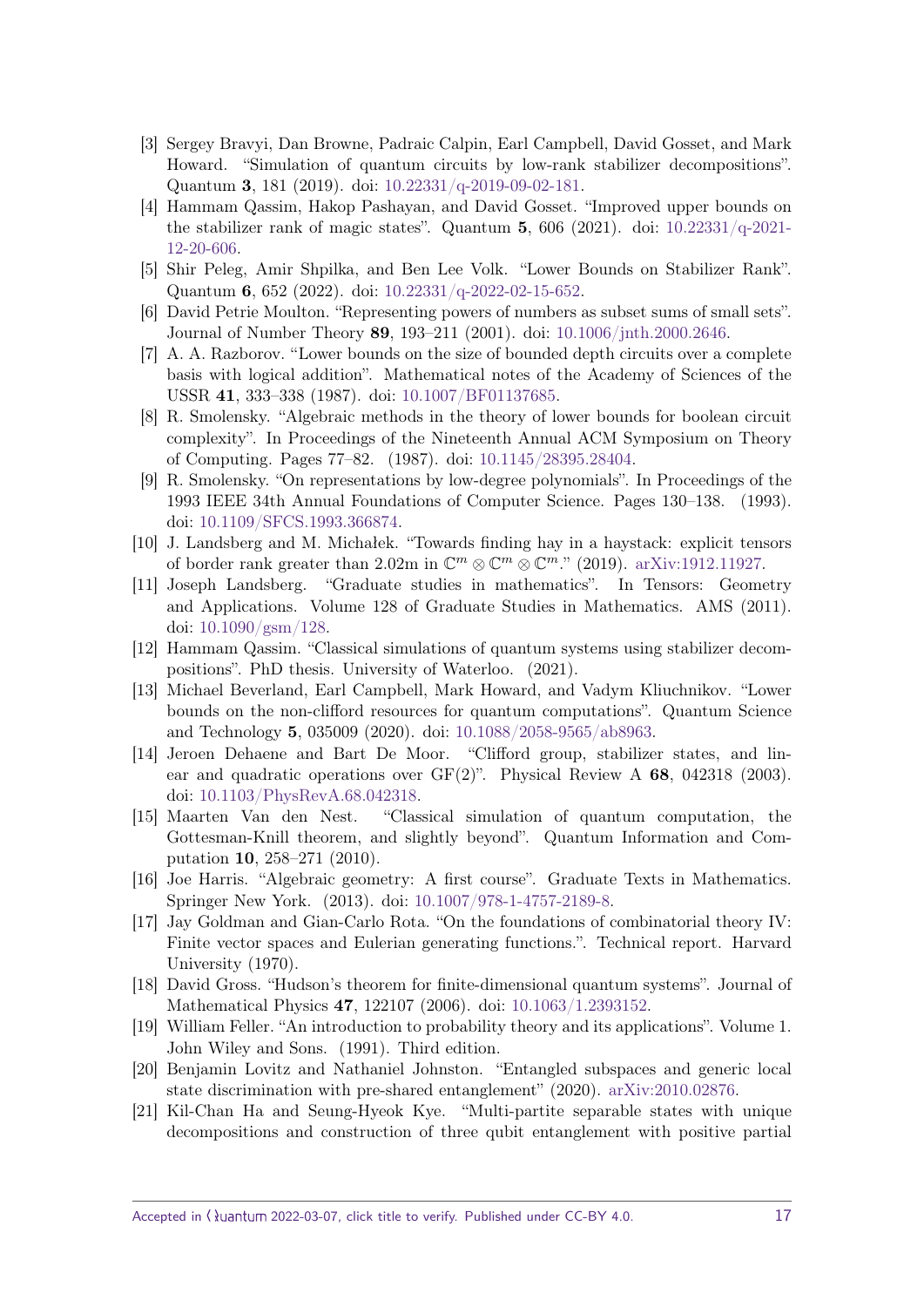transpose". Journal of Physics A: Mathematical and Theoretical **48**, 045303 (2015). doi: [10.1088/1751-8113/48/4/045303.](https://dx.doi.org/10.1088/1751-8113/48/4/045303)

- <span id="page-17-1"></span>[22] Benjamin Lovitz and Fedor Petrov. "A generalization of Kruskal's theorem on tensor decomposition" (2021). [arXiv:2103.15633.](http://arxiv.org/abs/2103.15633)
- <span id="page-17-3"></span>[23] Daniel Gottesman. "Stabilizer codes and quantum error correction". PhD thesis. California Institute of Technology. (1997).
- <span id="page-17-4"></span>[24] Michael A. Nielsen and Isaac L. Chuang. "Quantum computation and quantum information". Cambridge University Press. (2000). doi: [10.1017/CBO9780511976667.](https://dx.doi.org/10.1017/CBO9780511976667)
- <span id="page-17-5"></span>[25] Daniel Gottesman. "The Heisenberg representation of quantum computers". In 22nd International Colloquium on Group Theoretical Methods in Physics. Pages 32–43. (1998). [arXiv:quant-ph/9807006.](http://arxiv.org/abs/quant-ph/9807006)
- <span id="page-17-6"></span>[26] P. Oscar Boykin, Tal Mor, Matthew Pulver, Vwani Roychowdhury, and Farrokh Vatan. "On universal and fault-tolerant quantum computing: A novel basis and a new constructive proof of universality for Shor's basis". In Proceedings of the 40th Annual Symposium on Foundations of Computer Science. (1999). doi: [10.1109/SF-](https://dx.doi.org/10.1109/SFFCS.1999.814621)[FCS.1999.814621.](https://dx.doi.org/10.1109/SFFCS.1999.814621)
- <span id="page-17-7"></span>[27] Sergey Bravyi and Alexei Kitaev. "Universal quantum computation with ideal clifford gates and noisy ancillas". Physical Review A **71**, 022316 (2005). doi: [10.1103/Phys-](https://dx.doi.org/10.1103/PhysRevA.71.022316)[RevA.71.022316.](https://dx.doi.org/10.1103/PhysRevA.71.022316)

## <span id="page-17-0"></span>A Motivation behind stabilizer rank

In this Appendix we will motivate the definition of stabilizer rank in more depth, and explain how it relates to the simulation cost of quantum circuits. In particular, we will review in detail how the stabilizer rank of a quantum state quantifies the classical simulation cost of applying Clifford gates and computational basis measurements to that state, and review how the stabilizer rank of *n* copies of the so-called *T*-state quantifies the simulation cost of Clifford+*T* circuits utilizing *n T*-gates. We use the standard graphical notation for quantum circuits: Fixing some natural numbers  $m \leq k$ , we depict with

<span id="page-17-2"></span>*U* . . . . . . . . . *ψ* (8)

a circuit applying a *k*-qubit unitary *U* to an input state  $\psi \in \mathcal{S}(\mathcal{V}_k)$  and measuring an output register consisting of *m* qubits in computational basis. Without loss of generality, we will always take the first *m* qubits as output register. In the following, the number of qubits in a circuit as in [\(8\)](#page-17-2) will always be *k* and the number of measured qubits *m* unless specified differently.

Let us start by recalling some basic notions of simulation of quantum circuits. Sim-ulating a quantum circuit as in [\(8\)](#page-17-2) with a *k*-qubit input state  $\psi$  weakly means to draw *m* classical bits according to the output distribution of the circuit. Simulating the circuit strongly on the other hand means to be able to compute the probability of a bitstring  $x_1 \ldots x_m$  being the output of the circuit. By Born's rule, this probability is given by

$$
P(x_1 \ldots x_m) = \psi^* U^{\dagger} \left( \Pi_{x_1 \ldots x_m} \otimes \mathbb{1}_2^{\otimes k-m} \right) U \psi
$$

Accepted in  $\lambda$ uantum 2022-03-07, click title to verify. Published under CC-BY 4.0. 18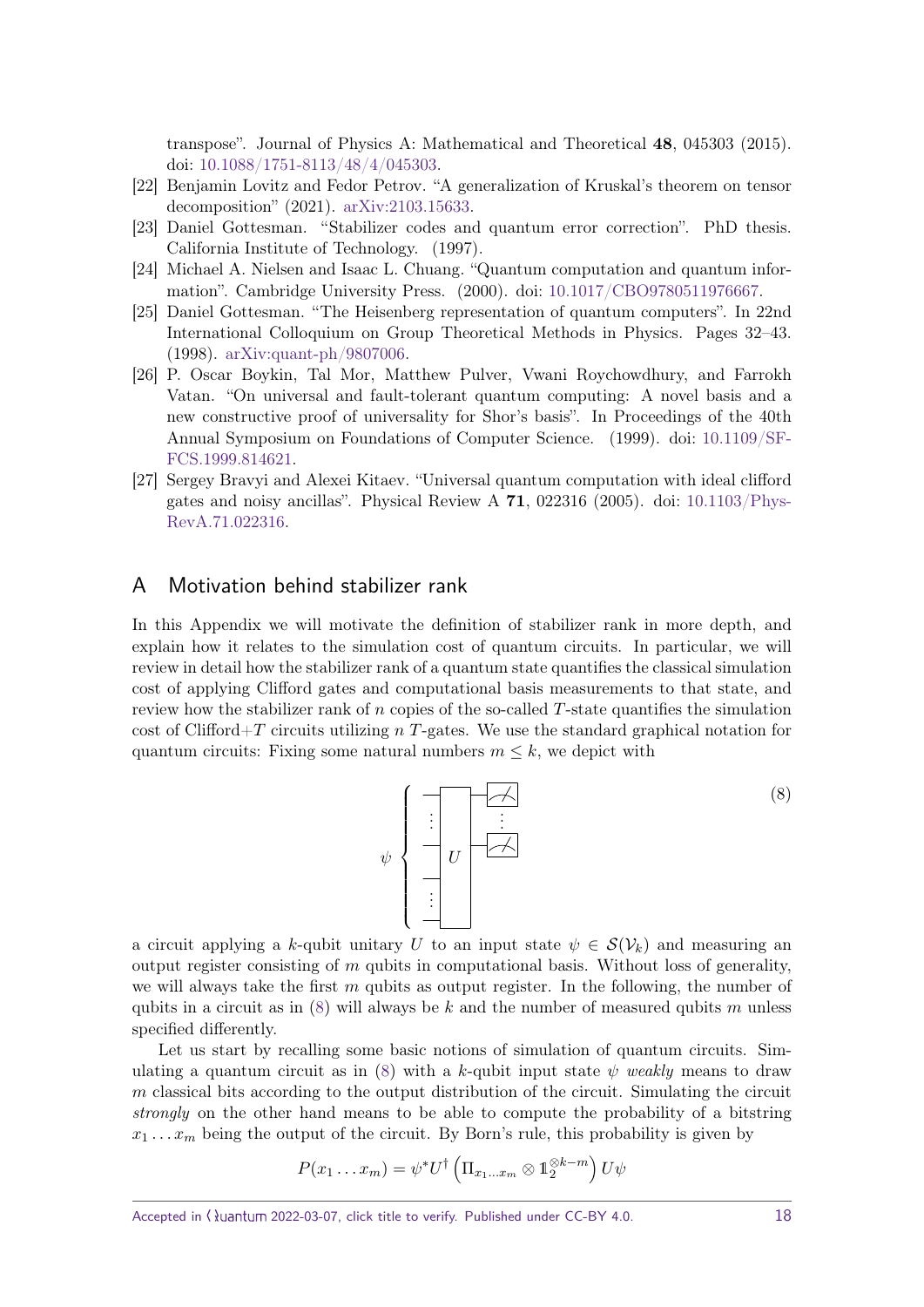where  $\Pi_{x_1...x_m}$  is the orthogonal projection onto span $\{e_{x_1} \otimes \cdots \otimes e_{x_m}\}.$ 

Another standard notion of simulation is the so-called  $\epsilon\text{-}strong simulation$ . For a bitstring  $x_1 \ldots x_m$ , the task is to approximate the output probability  $P(x_1 \ldots x_m)$  up to relative error  $\epsilon$ . More precisely, fix a relative error  $\epsilon$ . Given a bitstring  $x_1 \ldots x_m$ , we then want to get an output  $\xi$  such that

$$
(1 - \epsilon)P(x_1 \ldots x_m) \le \xi \le (1 + \epsilon)P(x_1 \ldots x_m)
$$

where *P* is the output distribution of the circuit.

Recall the (affine) Clifford gates *H, S,* and *CNOT* Section [2.](#page-4-0) We will later also need the controlled *Z* gate defined via

$$
CZ = (\mathbb{1}_2 \otimes H) CNOT (\mathbb{1}_2 \otimes H) = \begin{pmatrix} 1 & 0 & 0 & 0 \\ 0 & 1 & 0 & 0 \\ 0 & 0 & 1 & 0 \\ 0 & 0 & 0 & -1 \end{pmatrix}.
$$

The Clifford unitaries  $U \in \text{Cliff}_k$  are exactly those unitaries composed from  $H, S, CNOT$ , and global phase gates only. As done in Section [2,](#page-4-0) on can equivalently define the group Cliff<sub>k</sub> as the normalizer of the *k*-qubit Pauli group Pauli<sub>k</sub> (also defined in Section [2\)](#page-4-0): Conjugating a Pauli unitary with a Clifford unitary yields another Pauli unitary [\[23\]](#page-17-3).

As a consequence of this fact, we can work very efficiently on certain quantum states using the *stabilizer formalism*, which was introduced in [\[23\]](#page-17-3). We will now briefly recall some basics about the stabilizer formalism and refer the reader to [\[24\]](#page-17-4) for an in-depth discussion and detailed proofs. To start, note that  $e_0^{\otimes k}$  is, up to global phase, the unique quantum state invariant under applying (or *stabilized by)*  $Z_i$  for all  $i \in [k]$ , where  $Z_i$  is the tensor product of a Pauli *Z* on the *i*'th qubit with identities on all other qubits. In fact, one can show that if  $P_1, \ldots, P_k$  are independent Pauli unitaries (that is, none of them is a product of the others), and the group generated by them does not contain  $-\mathbb{1}_2^{\otimes k}$ , then there exists up to global phase a unique state  $\sigma$  stabilized by  $P_1, \ldots, P_k$  (see [\[24,](#page-17-4) Chapter 10.5.1] for details).

It turns out that if a state  $\sigma$  can be uniquely specified as above, the same holds for the state resulting from applying a Clifford unitary  $U$  to  $\sigma$ : In fact, one can show that the Pauli unitaries  $UP_1U^{\dagger}, \ldots, UP_kU^{\dagger}$  are independent again, do not generate  $-1\frac{\otimes k}{2}$  and it is easy to see that they stabilize  $U\sigma$  (see [\[24,](#page-17-4) Chapter 10.5.2] for details). Conversely, for every state of the form  $Ue_0^{\otimes k}$ , there are *k* independent Paulis stabilizing it, see [\[18\]](#page-16-15) for a proof. Summarizing, we see that the states of the form  $\sigma = U e_0^{\otimes k}$  for a Clifford unitary *U* are exactly the ones uniquely specified up to global phase by *k* independent Pauli operators stabilizing it. This explains why we defined a *stabilizer state* as a state of the form  $Ue_0^{\otimes k}$ where *U* is a Clifford unitary in Section [2.](#page-4-0)

The celebrated Gottesman-Knill theorem states that a circuit as in [\(8\)](#page-17-2) where *U* is a Clifford unitary can be simulated efficiently if the input state is a stabilizer state  $\sigma \in \mathcal{S}(\mathcal{V}_k)$ .

<span id="page-18-0"></span>**Theorem A.1** (Gottesman, Knill [\[25\]](#page-17-5))**.** *Let σ be a k-qubit stabilizer state specified by k independent Paulis that stabilize it. A quantum circuit U composed only from Clifford gates acting on*  $\sigma$  *followed by measuring an output register consisting of*  $m \leq k$  *qubits in the computational basis can be efficiently simulated both strongly and weakly. More precisely, the complexity of simulating the quantum computation scales quadratically in the number of qubits and linearly in the number of Clifford gates and measurements that are applied.*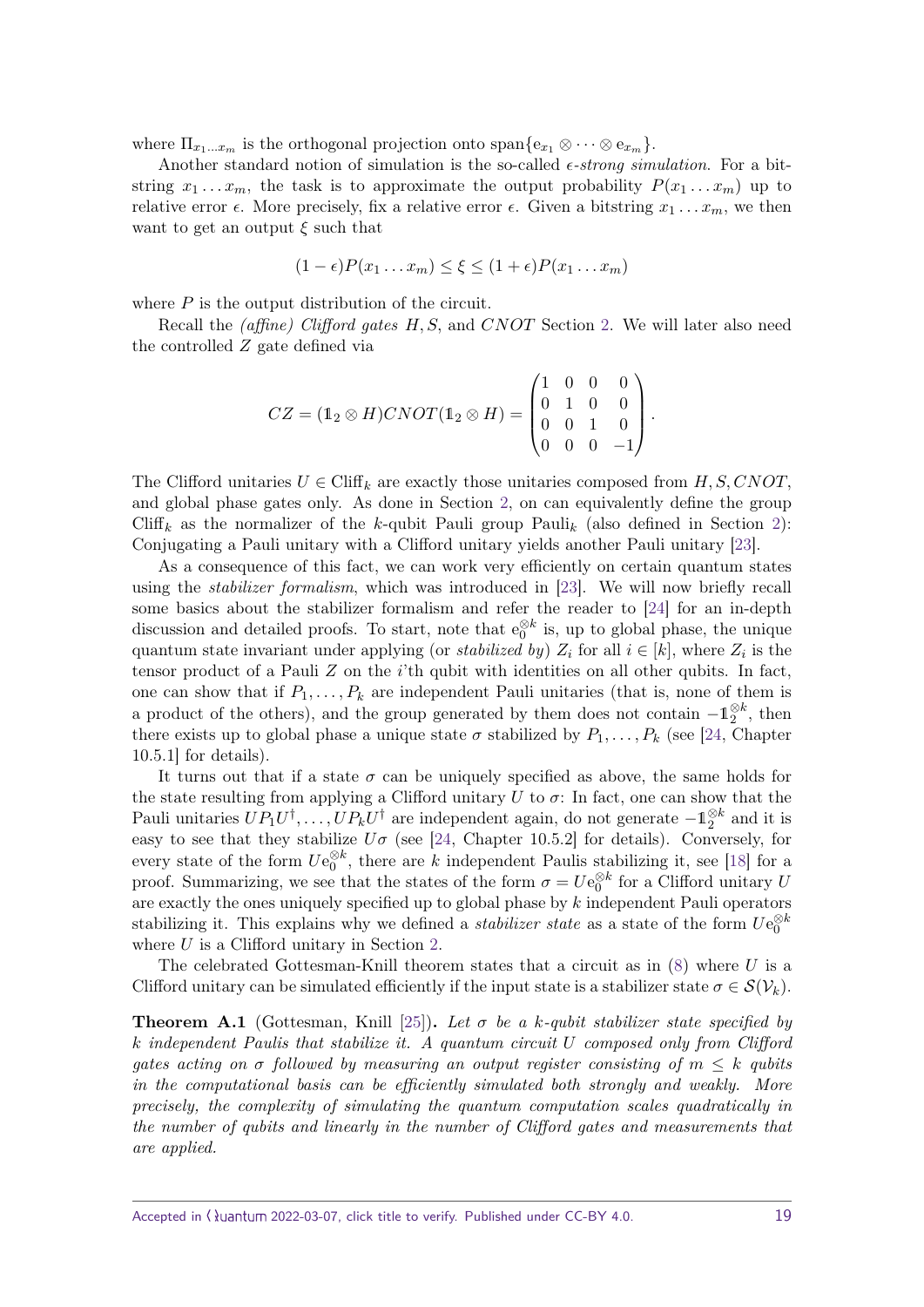A proof of Theorem [A.1](#page-18-0) can be found in [\[24,](#page-17-4) Section 10.5.4]. We mention that one essentially has to update the Pauli stabilizers gate-by-gate, which yields *k* independent Paulis stabilizing  $U\sigma$ . One can read in detail in [\[24,](#page-17-4) Section 10.5.3] how one can then efficiently obtain the outcome probabilities from this. It is also worth mentioning that the theorem holds more generally if we measure any observable from the Pauli group, not only for measuring in the computational basis.

Note that if a quantum state  $\sigma \in \mathcal{S}(\mathcal{V}_k)$  is stabilized by a Pauli unitary P, all states of the form  $e^{i\theta}\sigma$  for  $\theta \in \mathbb{R}$  are also stabilized by *P*. While a global phase does not influence the outcome probabilities of computational basis measurements, it changes the amplitudes of the state. This means that Theorem [A.1](#page-18-0) as stated above does not let us calculate amplitudes but only outcome probabilities. In [\[3\]](#page-16-0), the authors describe a way of keeping track of the global phase: They define a classical data format for stabilizer states which they call the *CH*-form. We now briefly describe their approach and refer to [\[3\]](#page-16-0) for more details. Another in-depth discussion can be found in [\[12,](#page-16-9) Section 2.1.4] from where we also borrow our notation. Essentially, one can show that every stabilizer state  $\sigma$  is of the form

$$
\sigma = \sigma(w, U, h, s) = wUH(h)(e_{s_1} \otimes \cdots \otimes e_{s_k})
$$

where  $w \in \mathbb{C}$ ,  $s, h \in \mathbb{F}_2^k$  and *U* is a Clifford unitary composed from gates *CNOT*, *CZ* and *S* only. The unitary  $H(h)$  is a tensor product of *H* gates acting on the qubits *i* such that  $h_i = 1$  and  $\mathbb{1}_2$  elsewhere. As in the proof of Theorem [A.1,](#page-18-0)

one can now simulate a circuit built from Clifford gates only by updating *w, U, h* and *s* gate-by-gate. The authors show in [\[3\]](#page-16-0) that this update can be done with computational cost at most quadratic in *k*: Updating the CH form after applying a global phase has constant computational cost, a *CNOT*, *CZ*, or *S* has linear cost in *k*, and a Hadamard gate has quadratic cost in *k*. Moreover, they show that given a stabilizer state  $\sigma \in \mathcal{S}(\mathcal{V}_k)$ in *CH*-form, one can calculate the amplitude  $(e_{x_1}^* \otimes \cdots \otimes e_{x_k}^*)\sigma$  with computational cost quadratic in the number of qubits. Consequently, one can calculate the overlap

$$
\sigma(w,U,h,s)^{*}\sigma(w',U',h',s') = \overline{w} \cdot w' \cdot (e^{*}_{s_{1}} \otimes \cdots \otimes e^{*}_{s_{k}})H(h)U^{\dagger}\sigma(w',U',h',s')
$$

of two stabilizer states given in *CH*-form with computational cost at most cubic in the number of qubits by first updating the *CH*-form of  $H(h)U^{\dagger} \sigma(w', U', h', s')$  and then calculating the overlap with  $(e_{s_1} \otimes \cdots \otimes e_{s_k})$ . Finally, for a stabilizer state  $\sigma(w, U, h, s)$  given in *CH*form, an integer  $m \leq k$ , and an orthogonal projector  $\Pi_{x_1...x_m}$  onto  $\text{span}\{e_{x_1} \otimes \cdots \otimes e_{x_m}\}$ for some bitstring  $x_1 \ldots x_m$ , one can calculate the *CH*-form of the stabilizer state

$$
\left(\Pi_{x_1...x_m}\otimes \mathbb{1}_2^{\otimes k-m}\right)\sigma(w,U,h,s)
$$

with compuational cost quadratic in *k*.

With that, we can now understand the importance of the stabilizer rank as a measure of the computational cost of strong simulation of quantum circuits with general input states. Say, we want to strongly simulate a quantum circuit as in  $(8)$  where  $\psi$  is a *k*-qubit quantum state and *U* is a Clifford unitary. Say furthermore that we can decompose

<span id="page-19-0"></span>
$$
\psi = \sum_{i=1}^{r} c_i \sigma_i \tag{9}
$$

where the  $\sigma_i$  are stabilizer states each specified in  $CH$ -form and the  $c_i$  are complex numbers. Given a bitstring  $x_1 \ldots x_m$ , we want to calculate

$$
P(x_1 \ldots x_m) = \psi^* U^{\dagger} (\Pi_{x_1 \ldots x_m} \otimes 1) U \psi = \sum_{i,j=1}^r \overline{c_i} \cdot c_j \cdot \sigma_i^* U^{\dagger} (\Pi_{x_1 \ldots x_m} \otimes 1_2^{\otimes k-m}) U \sigma_j.
$$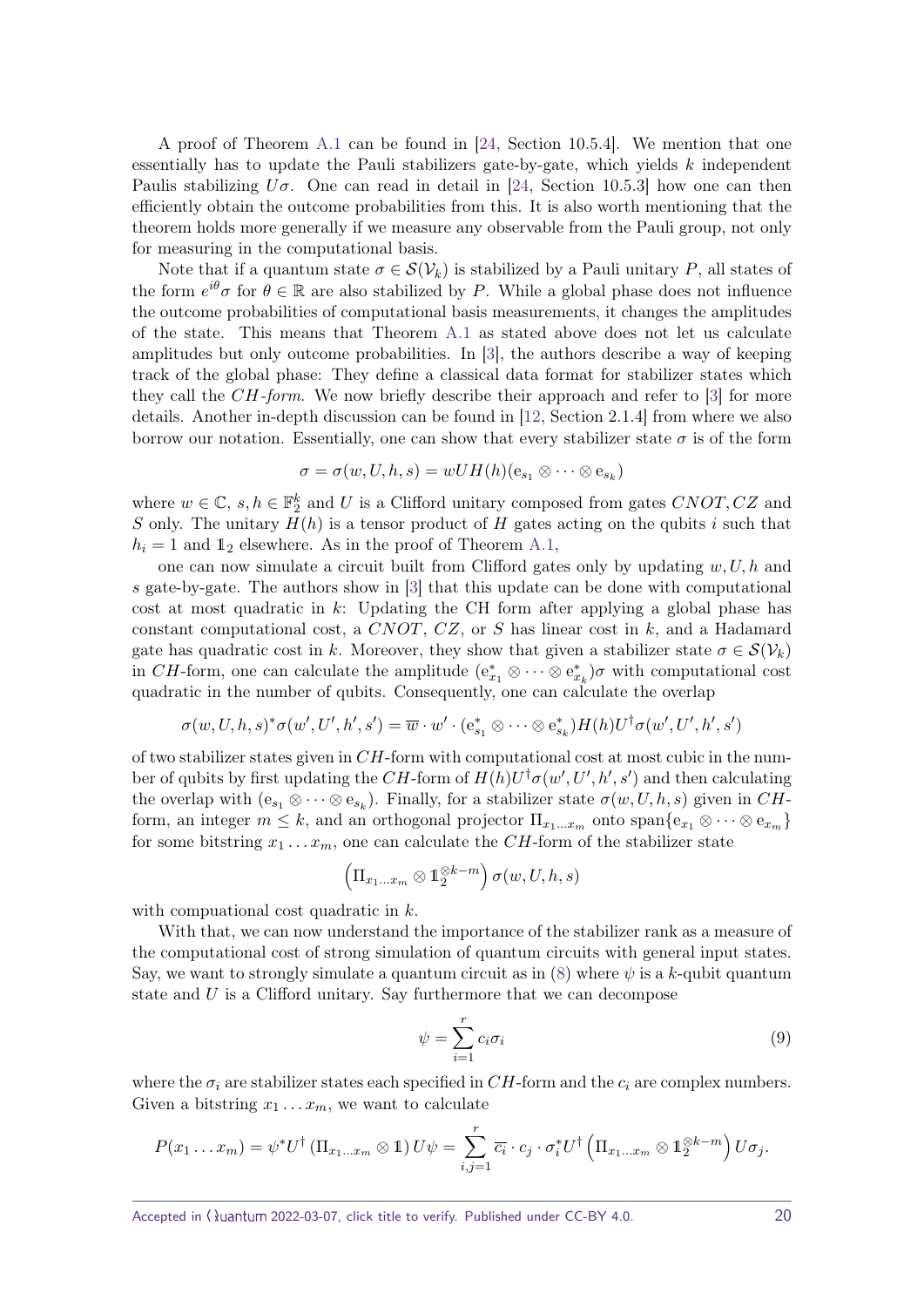We can do so by first updating the *CH*-form of  $U\sigma_i$  and  $(\Pi_{x_1...x_m} \otimes \mathbb{1}_2^{\otimes k-m})U\sigma_j$  followed by calculating *r* <sup>2</sup> overlaps between stabilizer states. Since for every of the summands the computational cost is linear in the number of gates of which *U* is composed and cubic in the number of qubits, the whole cost is cubic in the number of qubits, linear in the number of Clifford gates and quadratic in the number of terms *r* appearing in the stabilizer decomposition.

As already done in Section [2,](#page-4-0) we call the minimal *r* such that there exists a decompo-sition as in equation [\(9\)](#page-19-0) the *stabilizer rank* of  $\psi$  and denote it  $\chi(\psi)$ . It follows that lower bounds on  $\chi(\psi)$  imply lower bounds on the complexity of simulating a circuit of the form [\(8\)](#page-17-2) using the approach we have just described. On the other hand, finding upper bounds on  $\chi(\psi)$  by providing a decomposition as in [\(9\)](#page-19-0) can give us better simulation algorithms for circuits of the form [\(8\)](#page-17-2).

For a discussion of a weak simulation protocol and an  $\epsilon$ -strong simulation protocol making use of stabilizer rank decompositions see [\[3,](#page-16-0) Section 4]. We mention that there the authors deduce that the computational cost of weak simulation scales linearly in the approximate stabilizer rank of  $\psi$  and polynomially in the number of qubits and the number of gates applied; and that the cost of  $\epsilon$ -strong simulation scales linearly in the exact stabilizer rank of  $\psi$  and polynomially in the number of qubits and the number of gates applied.

As an application of the connection between the stabilizer rank of a state *ψ* and the classical simulation cost of applying Clifford circuits and computational basis measurements to  $\psi$ , we will now see how low-rank stabilizer decompositions of *n* copies of the so-called *T*-state can also be used to simulate circuits built from a universal gate set. This strategy has been used for instance in [\[2\]](#page-15-1). For simplicity, we will only consider the case here where all qubits in the circuit in [\(8\)](#page-17-2) are measured in computational basis, that is, the size *m* of the output register is equal to the number of qubits *k*.

Recall that a gate set  $G$  is called *universal* if every unitary  $U$  on  $k$  qubits can be approximated arbitrarily well by unitaries  $U_G$  composed solely of gates in  $\mathcal G$ . It is wellknown that the set of Clifford gates is not universal but, together with the so-called *T*-gate

$$
T = \begin{pmatrix} 1 & 0 \\ 0 & e^{i\frac{\pi}{4}} \end{pmatrix},
$$

they form a universal gate set [\[26\]](#page-17-6).

Under the assumption that our quantum device can only prepare a computational basis state  $e_0^{\otimes k}$ , apply Clifford+*T* operations and measure the qubits in computational basis, the *T*-gates appear, by the preceeding discussion, to be responsible for the potential superiority of the quantum device. It is therefore an interesting question how efficiently we can simulate a quantum computation on *k* qubits which, in addition to Clifford gates, uses *n* single-qubit *T*-gates.

A standard way of approaching this question is via the study of magic state injec-tion [\[27\]](#page-17-7). For this, we note that for the magic state  $T = \frac{1}{4}$  $\overline{c}$  $(e_0 + e^{i\frac{\pi}{4}}e_1),$  applying a *T*-gate to any qubit state  $\psi$  is the same as applying the circuit

<span id="page-20-0"></span>
$$
\psi \begin{array}{c}\n \begin{array}{c}\n \uparrow \\
\downarrow \\
\downarrow \\
\downarrow \\
\downarrow \\
\end{array}\n \end{array}\n \qquad\n \begin{array}{c}\n \hline\n S \\
\hline\n S \\
\downarrow \\
\end{array}\n \end{array}\n \qquad (10)
$$

where the double wire denotes a classical control: The *S* gate on the first system is applied if and only if the outcome of the computational basis measurement on the second system is 1. Therefore, any *k*-qubit quantum circuit

Accepted in  $\lambda$ uantum 2022-03-07, click title to verify. Published under CC-BY 4.0. 21